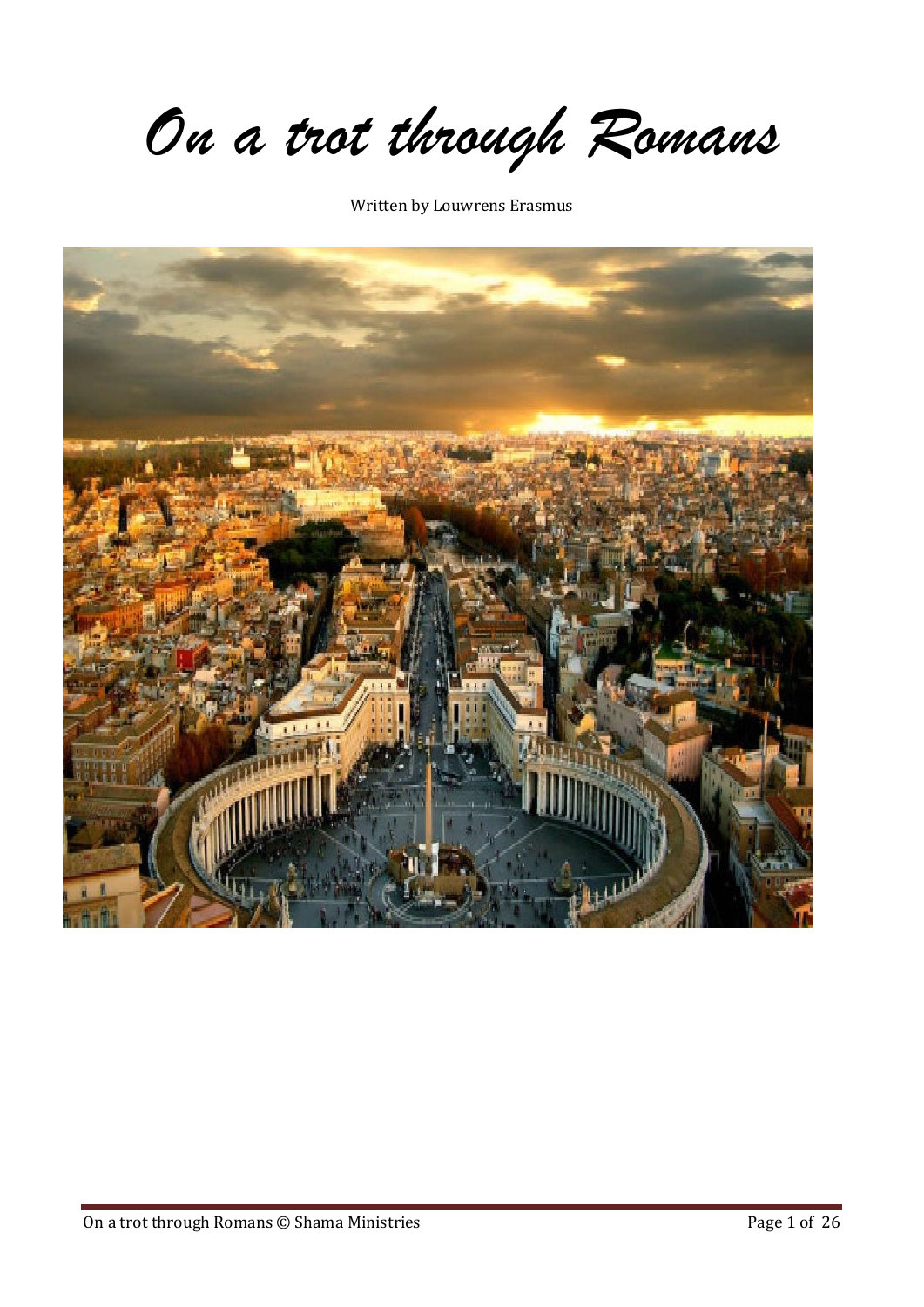# ON A TROT THROUGH ROMANS

# TABLE OF CONTENTS

| $\label{thm:main} \text{Donations}\; /\; \text{Donasies} \; \text{} \; \text{} \; \text{} \; \text{} \; \text{} \; \text{} \; \text{} \; \text{} \; \text{} \; \; 24$ |  |
|-----------------------------------------------------------------------------------------------------------------------------------------------------------------------|--|
|                                                                                                                                                                       |  |
|                                                                                                                                                                       |  |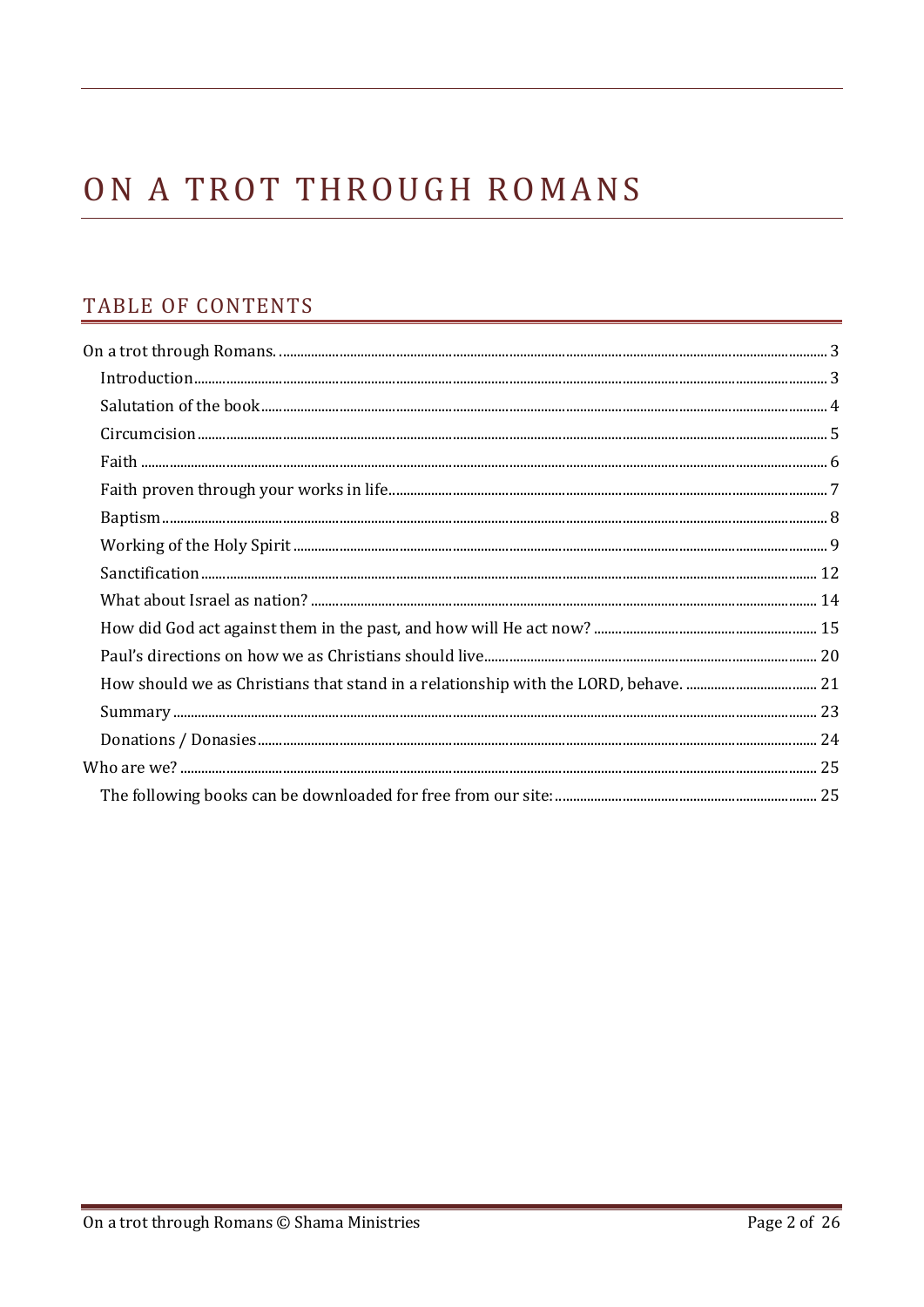# <span id="page-2-0"></span>ON A TROT THROUGH ROMANS.

## <span id="page-2-1"></span>INTRODUCTION

This letter from Paul was written to the Roman Church to explain to them what the true gospel was that Paul would bring to them if he was able to visit them in person. This would also serve as a basis of his message when he would be able to visit them some time in the future. At that point in time Paul had never had the opportunity to visit the church so he wrote it to the people that were overseeing the church in Rome. He was aware of the fact that the church did not only consist of Jews, but he knew that it also comprised of Gentiles, and Romans. We find in the last chapter who all these people were when he ends of with his customary way by naming all the people that the message was intended to. His main message was to ask these people to change their thinking that Jesus only came for the Jews, but that He came for every person on earth, both Jew and Gentiles. At that time we find that there were already people who believed the message of salvation of Jesus Christ and this message were brought to them by Jews and Gentiles in the synagogue in Rome as well as other places by mainly Jews who accepted the message of salvation that Jesus was the Christ. But there were different views as some believed that they were higher in statute as some of the Gentiles that converted to Christianity. So Paul now starts his discourse by using the same sequence we find in the book of Hebrews chapter 6. *"Therefore leaving the principles of the doctrine of Christ, let us go on unto perfection; not laying again the foundation of repentance from dead works, and of faith toward God, Of the doctrine of baptisms, and of laying on of hands, and of resurrection of the dead, and of eternal judgment."* (Heb. 6:1-2). This church was probably started by Jews that fled Jerusalem during the destruction of Jerusalem and fled to the mountains to survive the Roman onslaught.

Just to give some further background, we find that when we look at the book in its totality, we will see that the Jews thought that they were "better" Christians than the Gentiles as they were from the seed of Isaac and thus part of His elect nation that He took out of Egypt. But Paul shows them that the fact that they are Jews makes no difference any longer as he says in chapter 2 that a Jew is someone who is a Jew in the Spirit, and not some fleshly being. So now Paul have to start by defining what makes one a child of God. This introduction to the book is extremely important, as when we do not see the book as one in totality, we want to divide the book in various sub sections and claim that from chapter 9 is written to show how Israel will be restored, instead of showing that it is easier for them to be grafted back into the tree as they were from the natural branches that were cut off when they rejected Christ. This means that they CAN be grafted back, as they already know what it means to be one of God's elect. Then only does he continue how those who are strong in the faith those must respect that are not as strong in the faith, and all the other issues that I will touch on.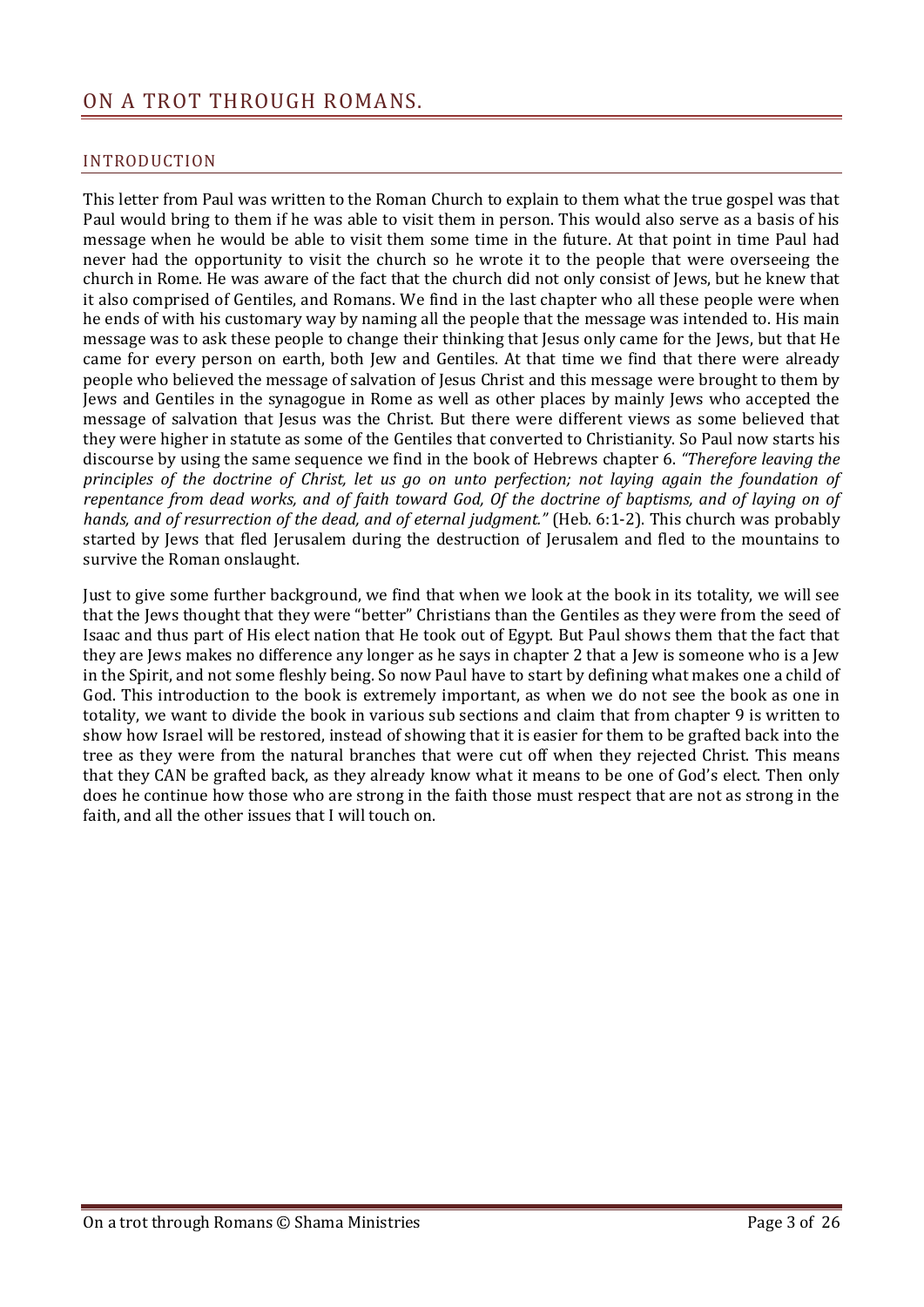#### <span id="page-3-0"></span>SALUTATION OF THE BOOK

After telling people who he is and why he is writing this letter to them, he now starts with the main theme of the letter. *"For I am not ashamed of the gospel of Christ: for it is the power of God unto salvation to every one that believeth; to the Jew first, and also to the Greek. For therein is the righteousness of God revealed from faith to faith: as it is written, The just shall live by faith."* (Rom 1:16-17) Paul states here that he will start with righteousness of God, and it is available for every person that believes. Righteousness is also the main theme of all of my own writings, as it will also be in this book.

Another aspect that we have to take into account, is that when we read through the New Testament letters, we have to see the letter as covering a number of issues, but that the intention is to start with one idea, and then to build around that theme or idea. I cannot quote a scripture from chapter 5 of a letter and now build a complete theology around that one piece of scripture, as I will most probably use it out of the context of the original thought process of the writer. The way we should read these letters is to start at the beginning of the letter and read that letter from start to finish in one session. Start with some of the smaller letters until you get to the main theme of the letter, and then understand every passage within that framework. I have found numerous writers and teachers that will latch onto passage and then just change one word and lead many people astray. One of the passages in Romans that I have found being used like this is from chapter 11. *"And they also, if they abide not still in unbelief, shall be graffed in: for God is able to graff them in again."* The fact that they must follow the exact same road as the Gentiles will never be quoted. This is by far one of the most abused verses of the Bible used by dispensationalist teachers today.

So with this salutation behind us, we can now start looking at a summary of this book, and what the main teaching of this letter comprises. I suggest that you take your Bible with you as I will not give you a verse by verse summation of the letter to the Romans, but will only use the letter to emphasize the central truths of this book.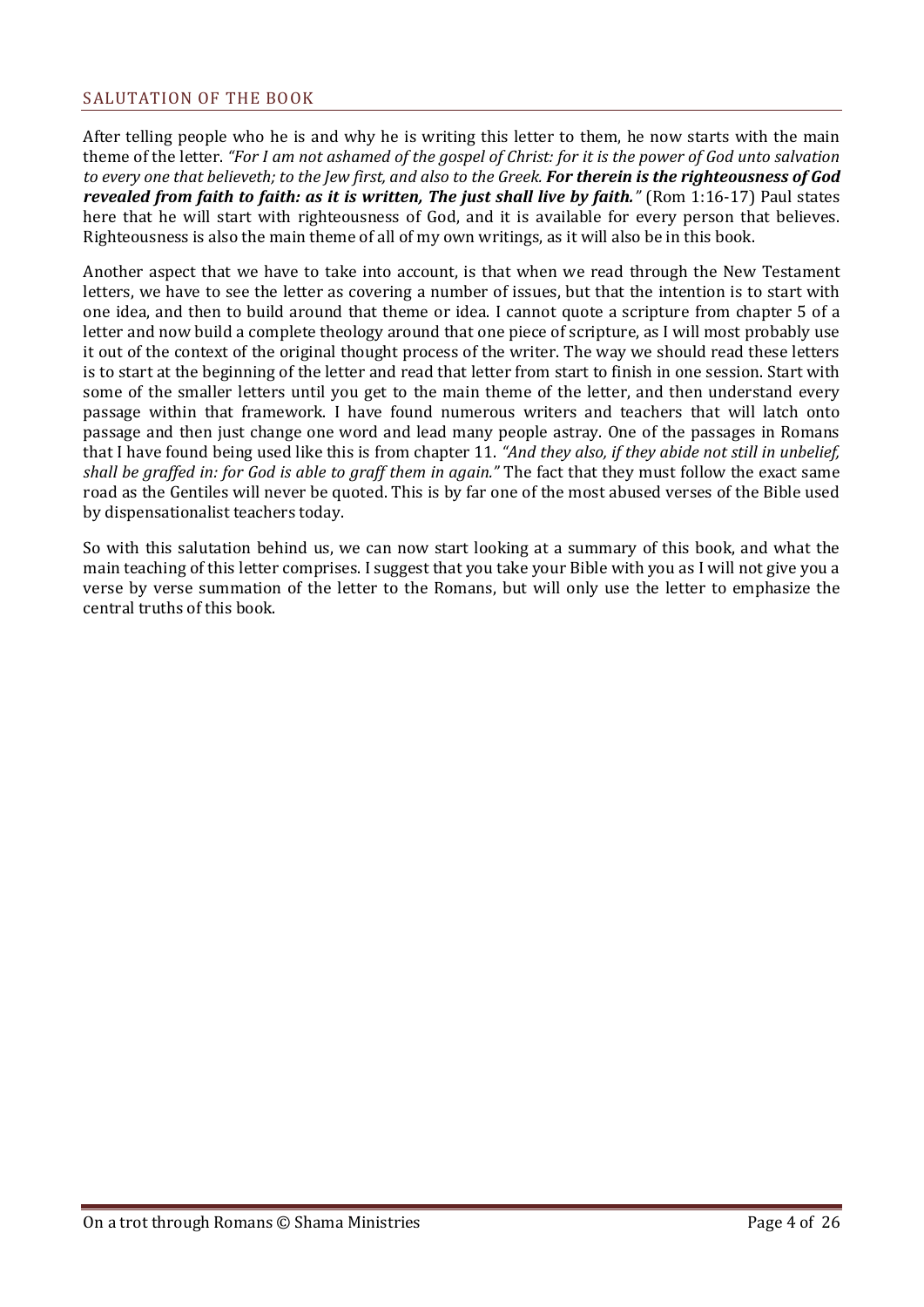#### <span id="page-4-0"></span>CIRCUMCISION

We find that the first couple of chapters describe the concept of circumcision. Paul starts off by pointing out that the Gentiles are in sin even though they do not have the law of Moses as a guideline. So all the sins that are mentioned in chapter 1, should only be found under the Gentiles and should not even be found under those who have the law as a guideline. But, not only are those people guilty, but any person who sides with those who are guilty of these sins, are automatically also guilty of the same sin. So if someone who is circumcised sides with or are also guilty of these sins, they will receive the same judgement as a Gentile.

Paul now continues in chapter 2 that the Jews are also guilty as they do not keep the law of Moses, even though they think that they are better than the Gentiles, as they are without righteousness. Paul ends this chapter by saying that even if you are a Gentile, so not a physical Jew, but you do what is right in the eyes of the LORD, that you will be saved. *"Therefore if the uncircumcision keep the righteousness of the law, shall not his uncircumcision be counted for circumcision? And shall not uncircumcision which is by nature, if it fulfil the law, judge thee, who by the letter and circumcision dost transgress the law? For he is not a Jew, which is one outwardly; neither is that circumcision, which is outward in the flesh: But he is a Jew, which is one inwardly; and circumcision is that of the heart, in the spirit, and not in the letter; whose praise is not of men, but of God."* (Rom 2:26-29) So Paul states that those Jews who pretend that they are better than the Gentiles, are reminded as all people are the same to Him. No nation is better than another nation. So the circumcision that Paul speaks of is not physical circumcision, but circumcision of the heart.

Paul continues in the next chapter that there is no difference between the Jew and Gentile anymore, as both are dead as a result of the law. He now declares that only faith in Jesus Christ can save us from death. So only through faith in Jesus Christ can take us out of this position, and place is in a righteous relationship with the LORD. *"But now the righteousness of God without the law is manifested, being witnessed by the law and the prophets; Even the righteousness of God which is by faith of Jesus Christ unto all and upon all them that believe: for there is no difference: For all have sinned, and come short of the glory of God; Being justified freely by his grace through the redemption that is in Christ Jesus:* (Rom 3:21-24) So no external sign is required any longer to differentiate between Jew and Gentile. So only through our faith in the completed work of Jesus Christ on the cross, is our sign of redemption. **And this faith is applicable to both Jew and Gentile. Everybody has to follow the same route, and as such all Jews have to follow this route of faith in Jesus Christ in order to be saved.**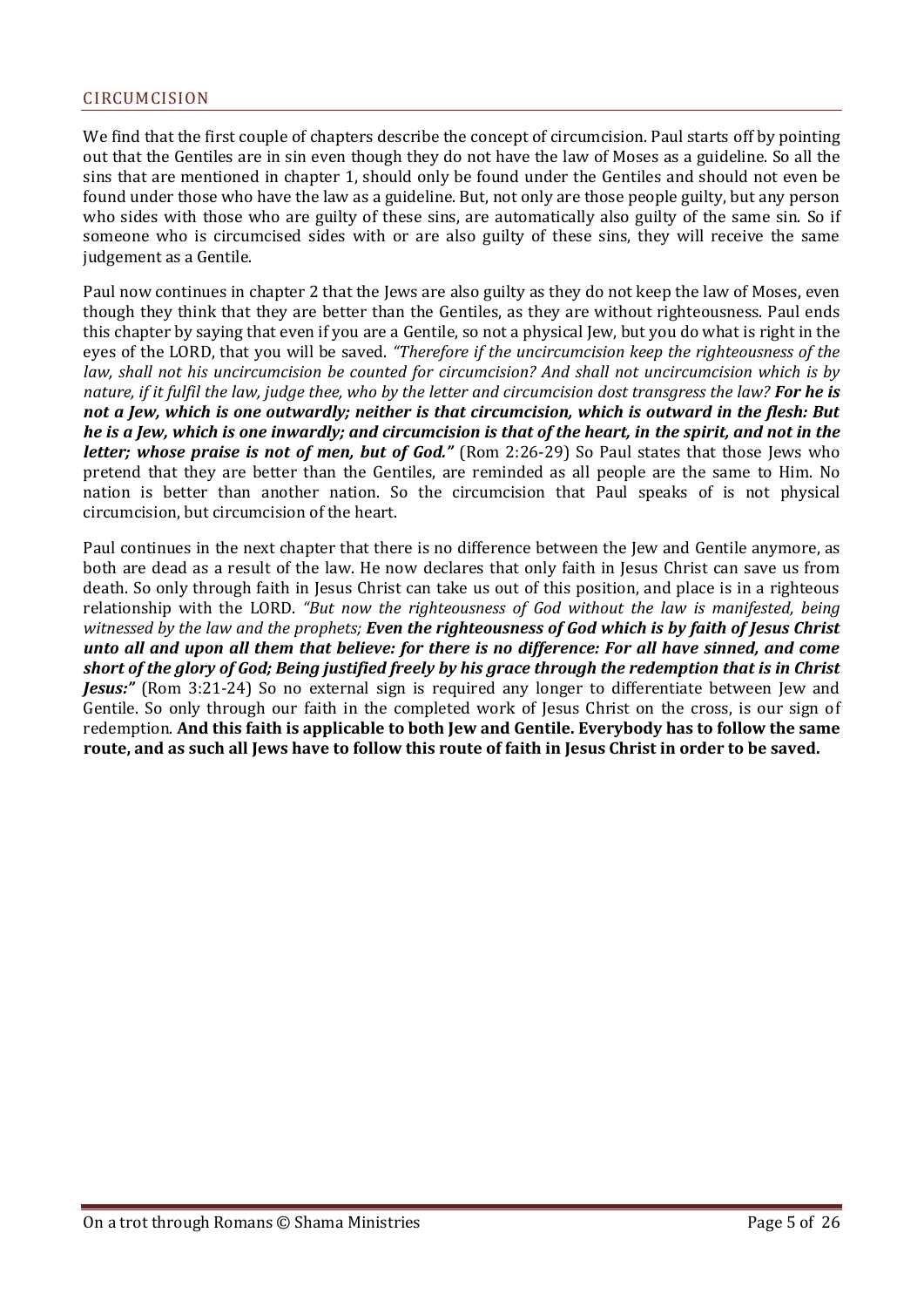<span id="page-5-0"></span>*"Where is boasting then? It is excluded. By what law? of works? Nay: but by the law of faith. Therefore we conclude that a man is justified by faith without the deeds of the law. Is he the God of the Jews only? is he not also of the Gentiles? Yes, of the Gentiles also: Seeing it is one God, which shall justify the circumcision by faith, and uncircumcision through faith. Do we then make void the law through faith? God forbid: yea, we establish the law."* (Rom 3:27-31) *"Cometh this blessedness then upon the circumcision only, or upon the uncircumcision also? for we say that faith was reckoned to Abraham for righteousness. How was it then reckoned? when he was in circumcision, or in uncircumcision? Not in circumcision, but in uncircumcision. And he received the sign of circumcision, a seal of the righteousness of the faith which he had yet being uncircumcised: that he might be the father of all them that believe, though they be not circumcised; that righteousness might be imputed unto them also: And the father of circumcision to them who are not of the circumcision only, but who also walk in the steps of that faith of our father Abraham, which he had being yet uncircumcised. For the promise, that he should be the heir of the world, was not to Abraham, or to his seed, through the law, but through the righteousness of faith.*" (Rom 4:9-13) These passages all show that faith will be a sign to everybody that you have been circumcised in the heart. So I have to have a change of heart. This is only possible by receiving faith by grace and not through works. Jesus died for all while we were still sinners. **So my faith must prove that I am a child of God. As Abraham believed God that he will become a father of many nations and it counted as righteousness to him even before he was circumcised, our faith has to show to the world that our lives are built on this same faith and that we are redeemed by the LORD without having an outward sign of circumcision in our physical life.**

*"For if by one man's offence death reigned by one; much more they which receive abundance of grace and of the gift of righteousness shall reign in life by one, Jesus Christ.) Therefore as by the offence of one judgment came upon all men to condemnation; even so by the righteousness of one the free gift came upon all men unto justification of life. For as by one man's disobedience many were made sinners, so by the obedience of one shall many be made righteous."* (Rom 5:17-19)

I can only become part of His nation through faith in Jesus Christ knowing that He paid the full price for my sin. And that we celebrate with communion. *"And as they were eating, Jesus took bread, and blessed it, and brake it, and gave it to the disciples, and said, Take, eat; this is my body. And he took the cup, and gave thanks, and gave it to them, saying, Drink ye all of it; For this is my blood of the new testament, which is shed for many for the remission of sins."* (Mat 26:26-28)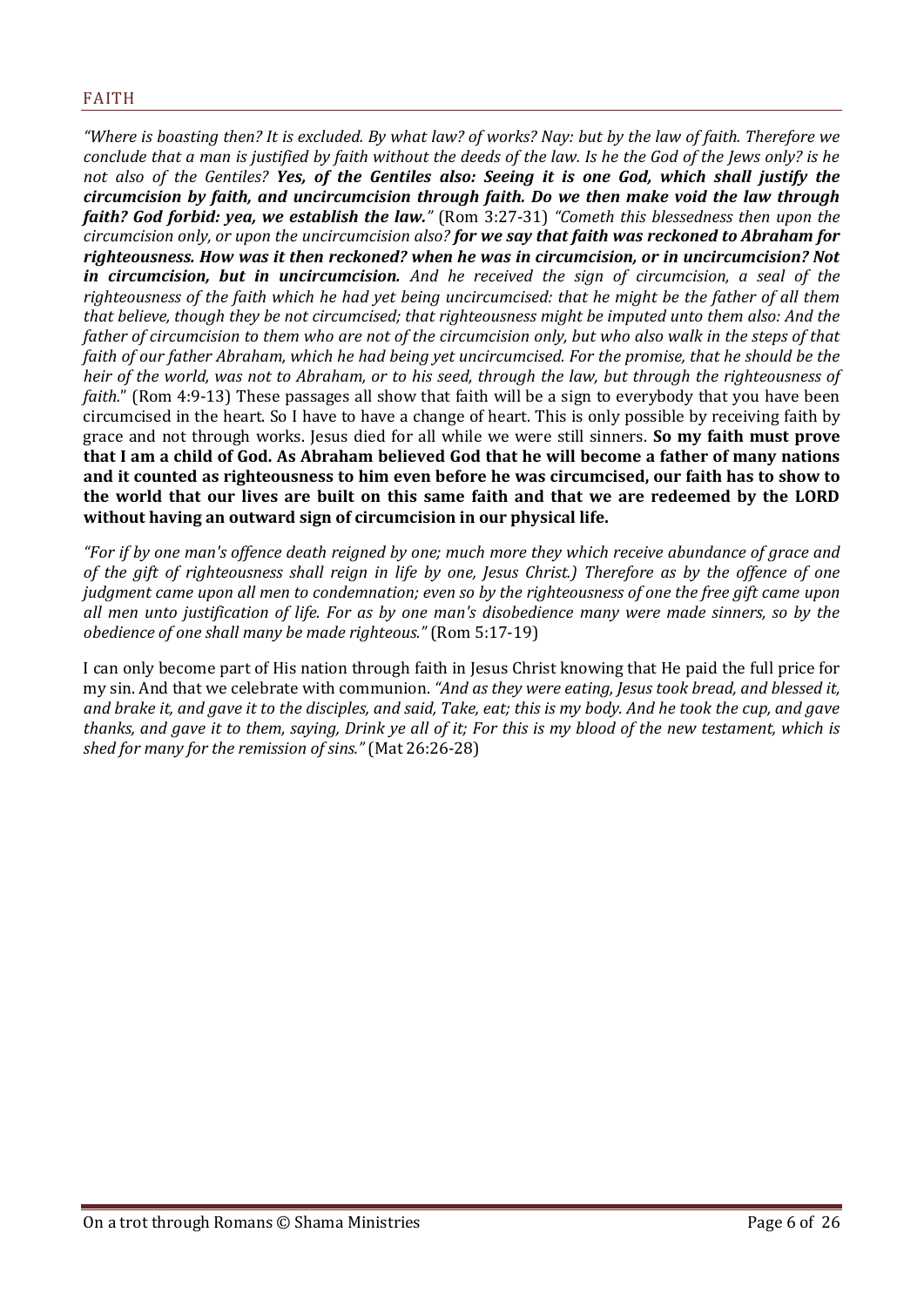## <span id="page-6-0"></span>FAITH PROVEN THROUGH YOUR WORKS IN LIFE

This is where many Christians completely get stuck as do not want to believe what the Bible teaches. I will start at the end of the Bible and work my way forward in explaining this misnomer. *"Let us be glad and rejoice, and give honour to him: for the marriage of the Lamb is come, and his wife hath made herself ready. And to her was granted that she should be arrayed in fine linen, clean and white: for the fine linen is the righteousness of saints."* (Rev 19:7-8) *"Even so faith, if it hath not works, is dead, being alone. Yea, a man may say, Thou hast faith, and I have works: shew me thy faith without thy works, and I will shew thee my faith by my works. Thou believest that there is one God; thou doest well: the devils also believe, and tremble. But wilt thou know, O vain man, that faith without works is dead? Was not Abraham our father justified by works, when he had offered Isaac his son upon the altar? Seest thou how faith wrought with his works, and by works was faith made perfect? And the scripture was fulfilled which saith, Abraham believed God, and it was imputed unto him for righteousness: and he was called the Friend of God. Ye see then how that by works a man is justified, and not by faith only. Likewise also was not Rahab the harlot justified by works, when she had received the messengers, and had sent them out another way? For as the body without the spirit is dead, so faith without works is dead also."* (Jas 2:17-26)

I find that many people struggle as they maintain that you are save by faith only, and that the moment you utter anything about works they believe that you want to bring them back under the yoke of the law. But this is not what is described here. Paul shows that we are justified by faith only, but that we have no become bearers of the Holy Spirit so that the Spirit will lead us in what we do. And that is works that works that befit our faith. *"Be it known unto you therefore, men and brethren, that through this man is preached unto you the forgiveness of sins: And by him all that believe are justified from all things, from which ye could not be justified by the law of Moses. Beware therefore, lest that come upon you, which is spoken of in the prophets; Behold, ye despisers, and wonder, and perish: for I work a work in your days, a work which ye shall in no wise believe, though a man declare it unto you."* (Act 13:38-41) *"We who are Jews by nature, and not sinners of the Gentiles, Knowing that a man is not justified by the works of the law, but by the faith of Jesus Christ, even we have believed in Jesus Christ, that we might be justified by the faith of Christ, and not by the works of the law: for by the works of the law shall no flesh be justified. But if, while we seek to be justified by Christ, we ourselves also are found sinners, is therefore Christ the minister of sin? God forbid. For if I build again the things which I destroyed, I make myself a transgressor. For I through the law am dead to the law, that I might live unto God. I am crucified with Christ: nevertheless I live; yet not I, but Christ liveth in me: and the life which I now live in the flesh I live by the faith of the Son of God, who loved me, and gave himself for me. I do not frustrate the grace of God: for if righteousness come by the law, then Christ is dead in vain."* (Gal 2:15-21)

So can I be a Christian without any works? No, not if I look at the preceding passages. We are not taught to be fishers or disciples to hold large gatherings, but are taught to make fishers of men. We are made people that make a difference everyday in the world, which I cannot do without works. Can I do this without works? No, it is impossible to do. Maybe you just have to assist the elderly lady across the road, or pass something on to someone who cannot reach the top shelf at the store, those are all works that go hand in hand with being a Christian. Not every person receives the gift to preach, but people read your deeds, and that accounts for 80% of what you say. What do you do for people who did not have the same opportunities as what you had in life? What about people who need something today where there is no food for them. We have to remember that we are all buried in the same size grave, so you enter the world with nothing, and you leave this world with nothing. You may have worked hard for what you have, but did you know that the LORD is the one who gave you that opportunity. So think before you judge others, as they just maybe did not get the same breaks as what you received. And do not give to others when you yourself have nothing. But if you are in a position to help others, do it. This is how John describes it: *"But whoso hath this world's good, and seeth his brother have need, and shutteth up his bowels of compassion from him, how dwelleth the love of God in him? My little children, let us not love in word, neither in tongue; but in deed and in truth."* (1Jn 3:17-18)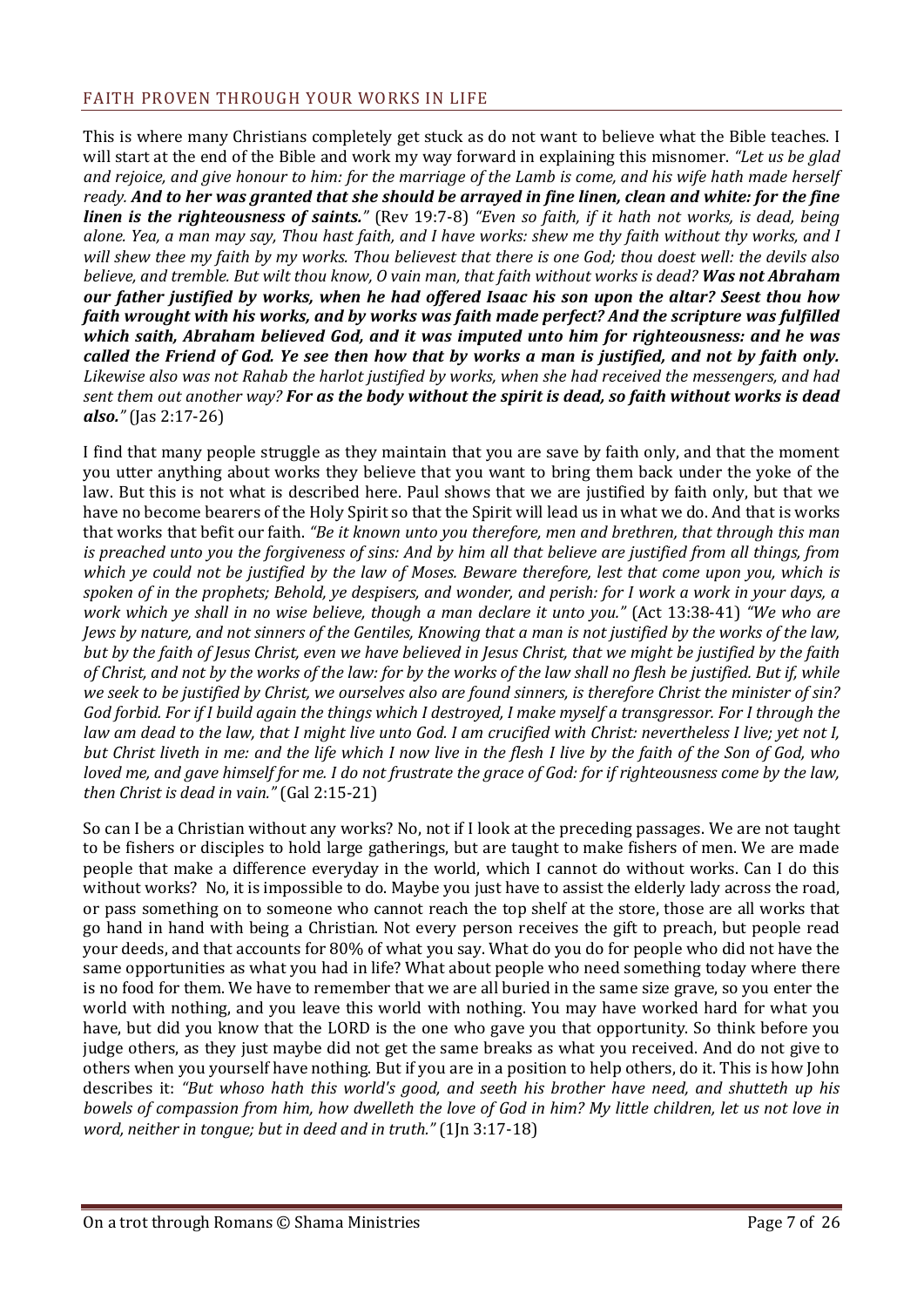<span id="page-7-0"></span>Eventually we reach baptism. We now find the way Paul describes what happens when we get baptised. And this step can only follow circumcision and faith. This is what is described in chapter 6. *"God forbid. How shall we, that are dead to sin, live any longer therein? Know ye not, that so many of us as were baptized into Jesus Christ were baptized into his death? Therefore we are buried with him by baptism into death: that like as Christ was raised up from the dead by the glory of the Father, even so we also should walk in newness of life. For if we have been planted together in the likeness of his death, we shall be also in the likeness of his resurrection: Knowing this, that our old man is crucified with him, that the body of sin might be destroyed, that henceforth we should not serve sin. For he that is dead is freed from sin. Now if we be dead with Christ, we believe that we shall also live with him: Knowing that Christ being raised from the dead dieth no more; death hath no more dominion over him."* (Rom 6:2-9) Like Israel we are taken out from under the jurisdiction of the Satan, the Pharaoh, and placed under the jurisdiction of the LORD. This is now the place where death and sin will no longer rule over me, as I have left Egypt, and is now under the protection of the LORD.

This is how John sees us after being baptised. *"Beloved, now are we the sons of God, and it doth not yet appear what we shall be: but we know that, when he shall appear, we shall be like him; for we shall see him as he is. And every man that hath this hope in him purifieth himself, even as he is pure. Whosoever committeth sin transgresseth also the law: for sin is the transgression of the law. And ye know that he was manifested to take away our sins; and in him is no sin. Whosoever abideth in him sinneth not: whosoever sinneth hath not seen him, neither known him. Little children, let no man deceive you: he that doeth*  righteousness is righteous, even as he is righteous. He that committeth sin is of the devil; for the devil *sinneth from the beginning. For this purpose the Son of God was manifested, that he might destroy the works of the devil. Whosoever is born of God doth not commit sin; for his seed remaineth in him: and he cannot sin, because he is born of God. In this the children of God are manifest, and the children of the devil: whosoever doeth not righteousness is not of God, neither he that loveth not his brother."* (1Jn 3:2-10)

*"But now being made free from sin, and become servants to God, ye have your fruit unto holiness, and the end everlasting life. For the wages of sin is death; but the gift of God is eternal life through Jesus Christ our Lord."* (Rom 6:22-23)

That is what baptism means to us. So as I mentioned earlier, Paul follows the exact same sequence as in Hebrews 6 verses 1 and 2. *"Therefore leaving the principles of the doctrine of Christ, let us go on unto perfection; not laying again the foundation of repentance from dead works, and of faith toward God, Of the doctrine of baptisms, and of laying on of hands, and of resurrection of the dead, and of eternal judgment."* (Heb 6:1-2) In fact most of the letters he wrote follows the same sequence when he describes the message of salvation.

In the next chapter, chapter 7, Paul states that there will always be a fight for control of my life. On the one hand we will find that we want to do what the Spirits wants us to do, and on the other end what our sinful body wants to do. So even though I have been baptised, I still have to fight against what my sinful nature wants to do, but that the Holy Spirit will be with us in our fight against our earthly nature and help us to overcome. John declares it as follows: *"Ye are of God, little children, and have overcome them: because greater is he that is in you, than he that is in the world. They are of the world: therefore speak they of the world, and the world heareth them. We are of God: he that knoweth God heareth us; he that is not of God heareth not us. Hereby know we the spirit of truth, and the spirit of error."* (1Jn 4:4-6)

In this chapter Paul emphasises that we have to overcome our sinful nature in order for us to die when we get baptised and free us from our first husband which was of the flesh in order for us to be free to marry the Holy Spirit. And as this marriage is in the Spirit, and the Groom now works in me, it is not possible to sin when I heed the leading of the Holy Spirit.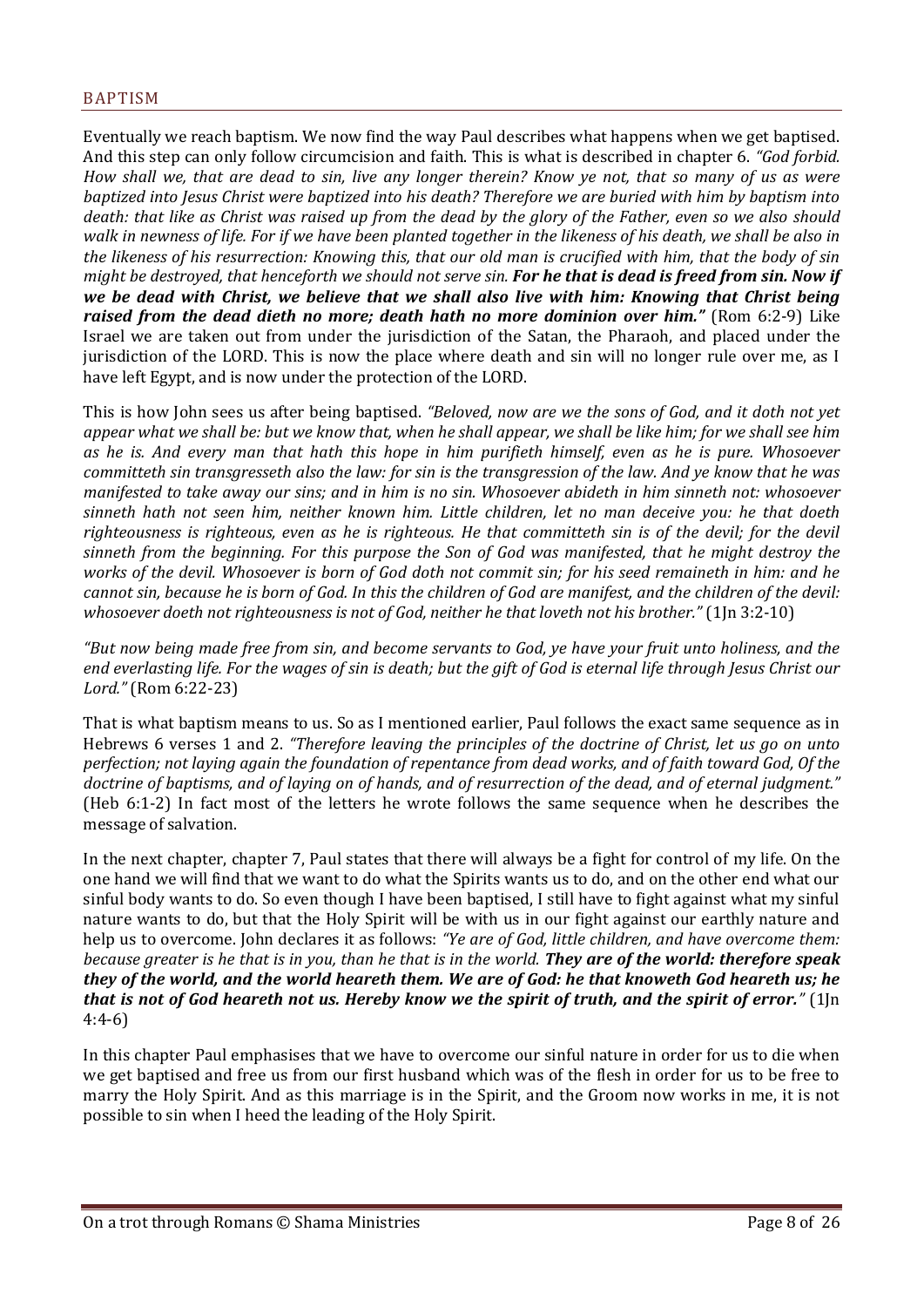#### <span id="page-8-0"></span>WORKING OF THE HOLY SPIRIT

The next step Paul discusses is how the Holy Spirit will manifest in our lives. This is also what Israel experienced at Mara and Elim in the dessert, where the water became drinkable, and where the LORD took from the Spirit that was on Moses, and put it on the elders of Israel. *"For to be carnally minded is death; but to be spiritually minded is life and peace. Because the carnal mind is enmity against God: for it is not subject to the law of God, neither indeed can be. So then they that are in the flesh cannot please God. But ye are not in the flesh, but in the Spirit, if so be that the Spirit of God dwell in you. Now if any man have not the Spirit of Christ, he is none of his. And if Christ be in you, the body is dead because of sin; but the Spirit is life because of righteousness. But if the Spirit of him that raised up Jesus from the dead dwell in you, he that raised up Christ from the dead shall also quicken your mortal bodies by his Spirit that dwelleth in you. Therefore, brethren, we are debtors, not to the flesh, to live after the flesh. For if ye live after the flesh, ye shall die: but if ye through the Spirit do mortify the deeds of the body, ye shall live. For as many as are led by the Spirit of God, they are the sons of God. For ye have not received the spirit of bondage again to fear; but ye have received the Spirit of adoption, whereby we cry, Abba, Father. The Spirit itself beareth witness with our spirit, that we are the children of God: And if children, then heirs; heirs of God, and joint-heirs with Christ; if so be that we suffer with him, that we may be also glorified together."* (Rom 8:6-17) Jesus also referred to this experience in John 7: *"In the last day, that great day of the feast, Jesus stood and cried, saying, If any man thirst, let him come unto me, and drink. He that believeth on me, as the scripture hath said, out of his belly shall flow rivers of living water. (But this spake he of the Spirit, which they that believe on him should receive: for the Holy Ghost was not yet given; because that Jesus was not yet glorified.)"* (Joh 7:37-39) We find in this chapter that Paul exhorts the readers not to head to their fleshly desires, but that they should live as the Spirit leads them. So my life should portray the life of an overcomer at all times in my life and it should be visible to every person that I come into contact with. We have to remember that we died of our fleshly desires when we were baptised, that I am a new creation now and that I can take dominion over my fleshly and sinful desires. This is what Paul describes in the chapters following this one. Did you know that every born again Christian shares the same Holy Spirit? That is what happens when you are born again. *"Jesus answered and said unto him, Verily, verily, I say unto thee, Except a man be born again, he cannot see the kingdom of God. Nicodemus saith unto him, How can a man be born when he is old? can he enter the second time into his mother's womb, and be born? Jesus answered, Verily, verily, I say unto thee, Except a man be born of water and of the Spirit, he cannot enter into the kingdom of God. That which is born of the flesh is flesh; and that which is born of the Spirit is spirit."* (Joh 3:3-6) That is also the primary purpose of the Holy Spirit.

*"Nevertheless I tell you the truth; It is expedient for you that I go away: for if I go not away, the Comforter will not come unto you; but if I depart, I will send him unto you. And when he is come, he will reprove the world of sin, and of righteousness, and of judgment: Of sin, because they believe not on me; Of righteousness, because I go to my Father, and ye see me no more; Of judgment, because the prince of this world is judged."* (Joh 16:7-11)

I know that there are many preachers who hold on to the teachings of John Calvin asks how this "seed" as they call it, can be made alive to convince us of our sin and then start living a different life. But if you look at their writings it is extremely easy to see why they ask these questions. We find that the Apostles creed only specify that "I believe in the Holy Spirit". This is the reason that they cannot believe that we still find miracles happening today, as they do not understand who or what the function of the Holy Spirit is. It is this dark and unknown area that you do not talk about and that you do not ask questions about. I found the following in a book by Lorraine Boettner called The Reformed Doctrine Of Predestination. *"Even the sinful actions of men can occur only by His permission and with the strength that he gives the creature. And since He permits not unwillingly but willingly, then all that comes to pass including even the sinful actions and ultimate destiny of men - must be, in some sense, in accordance with what He has eternally purposed and decreed. Just in proportion as this is denied, God is excluded from the government of the world, and we have only a finite God. Naturally, some problems arise which in our present state of knowledge we are not able fully to explain. But that is not a sufficient reason for rejecting what the Scriptures and the plain dictates of reason affirm to be true."* According to this our sins are not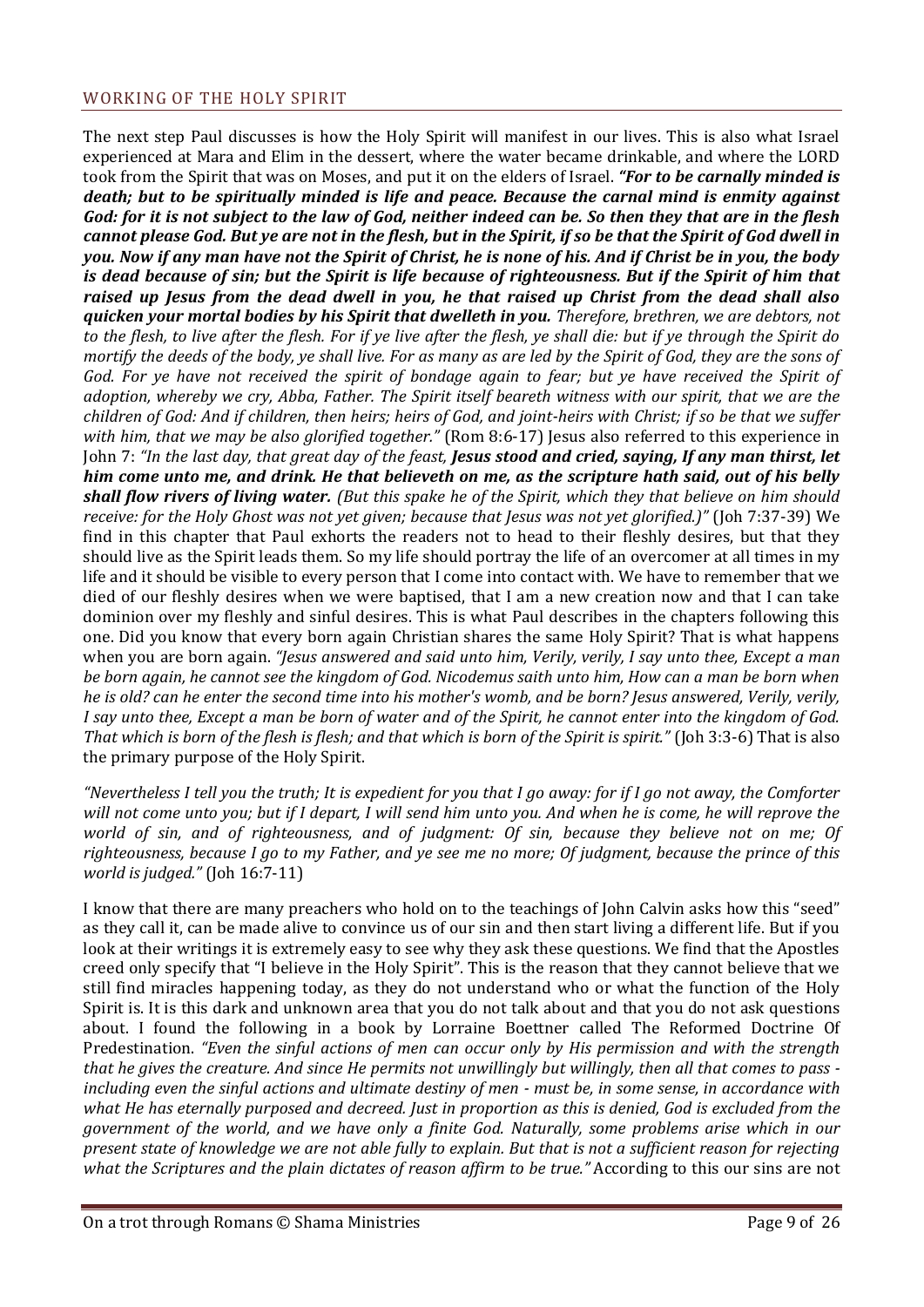because of our own desires or actions, bur that God knew and allows us to do this. Huh? If that is true then Jesus wasted His time coming to earth as everything was planned and purposed. So I do not have any choices to make. That also means that the first reason why the Holy Spirit came to earth, to convince us of sin, was irrelevant as the LORD predestined some to everlasting life and others to everlasting death. Why do we then still raise up preachers and hold church services?

So if you are robbed tonight and your grandparents killed, God already knew about this and approved it as it was part of His purpose. So this piece of rubbish or murderer can sit with you one day in heaven as he is not guilty to murder, as God ordained it. He did not have a choice. That is the reason why we find so many untruths being preached by the Calvinistic churches. According to this teaching God is responsible for everything that happens on earth. He is the one that allowed the robber to kill little Peter during a robbery. Or He is responsible when you walked into oncoming traffic. With this teaching God is then responsible for everything on earth, both good and bad.

Another viewpoint that is held on to by Calvinists was written down by Kuyper, on his interpretation of what born again actually means. C. Veenhof in his book about preaching the Word, analyzes the way Kuyper sees the baptismal view, that there is ample reason for the baptism of infants as well as the regeneration. Kuyper's view on regeneration is known. *"The Reformed Church was so firmly settled in this doctrine that she dared establish it as the prevailing rule, believing that the seed of the Church (not the chaff of course} received the germ of life even before Baptism; wherefore it is actually sanctified in Christ already; and receives in Baptism the seal not upon something that is yet to come, but upon that which is already present. Hence the liturgical question to the parents: "Do you acknowledge that, although your children are conceived and born in sin, and therefore are subject to condemnation itself, yet that they are sanctified in Christ, and therefore as members of His Church ought to be baptized?"* Regeneration by Abraham Kuyper. So their view is that you receive this "germ" that will someday lead you to regeneration.

That is also the reason for infant baptism according to him, as it is then the duty of the parents to teach them about what has already happened inside of them. That the "germ" has already been placed inside of them and that they now have to cultivate it.

It is the first time that I find that the Holy Spirit is referred to as a germ. I always thought that you should avoid germs as that is the way that illnesses are passed on between people. But we know off course that the Holy Spirit is working in the lives of all people, not only those that had this "germ" placed inside of them. That is actually the first work of the Spirit, is to lead us to repentance according to the Apostle John: *"Nevertheless I tell you the truth; It is expedient for you that I go away: for if I go not away, the Comforter will not come unto you; but if I depart, I will send him unto you. And when he is come, he will reprove the world of sin, and of righteousness, and of judgment: Of sin, because they believe not on me; Of righteousness, because I go to my Father, and ye see me no more; Of judgment, because the prince of this world is judged."* (Joh 16:7-11)

So what about the role of the Holy Spirit? He is the Comforter that Jesus spoke of who will show us the road to salvation, and that will teach us about all things. He is the One that will give you the ability to understand the Bible in order for you to know who is the Father, why Jesus had to come, and bring you to a point in your life where you will fall down on your knees and call out to the LORD. He is the One that will convince you of sin. How did David describe it to us in Psalms 51: *"To the chief Musician, A Psalm of David, when Nathan the prophet came unto him, after he had gone in to Bathsheba. Have mercy upon me, O God, according to thy lovingkindness: according unto the multitude of thy tender mercies blot out my transgressions. Wash me throughly from mine iniquity, and cleanse me from my sin. For I acknowledge my transgressions: and my sin is ever before me. Against thee, thee only, have I sinned, and done this evil in thy sight: that thou mightest be justified when thou speakest, and be clear when thou judgest. Behold, I was shapen in iniquity; and in sin did my mother conceive me. Behold, thou desirest truth in the inward parts: and in the hidden part thou shalt make me to know wisdom. Purge me with hyssop, and I shall be clean: wash me, and I shall be whiter than snow. Make me to hear joy and gladness; that the bones which thou hast broken may rejoice. Hide thy face from my sins, and blot out all mine iniquities. Create in me a clean heart, O God; and renew a right spirit within me. Cast me not away from thy presence;*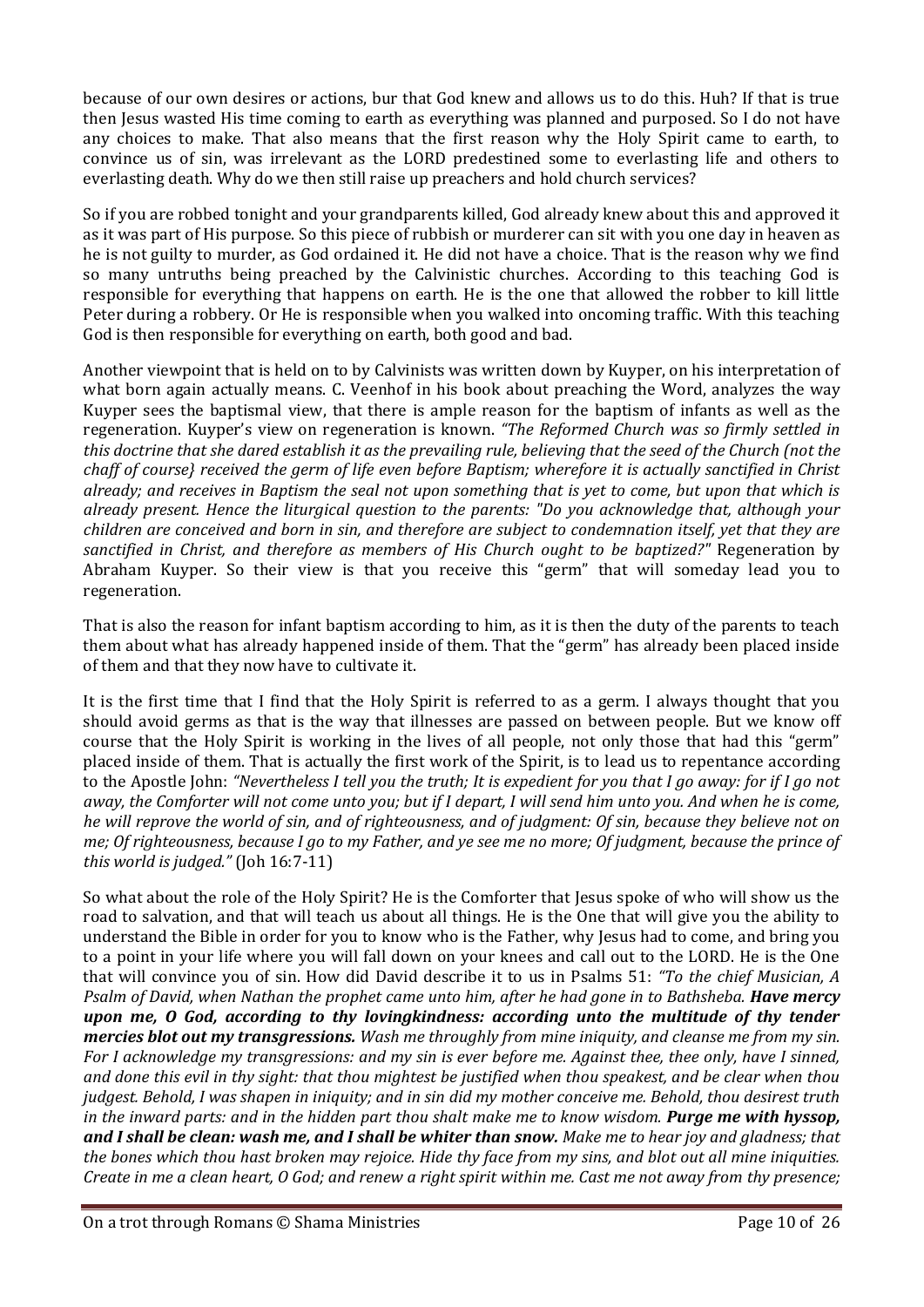*and take not thy holy spirit from me. Restore unto me the joy of thy salvation; and uphold me with thy free spirit. Then will I teach transgressors thy ways; and sinners shall be converted unto thee. Deliver me from bloodguiltiness, O God, thou God of my salvation: and my tongue shall sing aloud of thy righteousness. O Lord, open thou my lips; and my mouth shall shew forth thy praise. For thou desirest not sacrifice; else would I give it: thou delightest not in burnt offering. The sacrifices of God are a broken spirit: a broken and a contrite heart, O God, thou wilt not despise.*" (Psa 51:1-17) So this is the first working of the Holy Spirit in us, to convince us of sin. And this will even be done before we are regenerated, but like David will be the cause of our regeneration. This is the first working of the Holy Spirit, as He can now start with His second calling in our lives, and that is to teach us about everything. This Psalm also leads us to the next subject that Paul quotes, which is to be holy.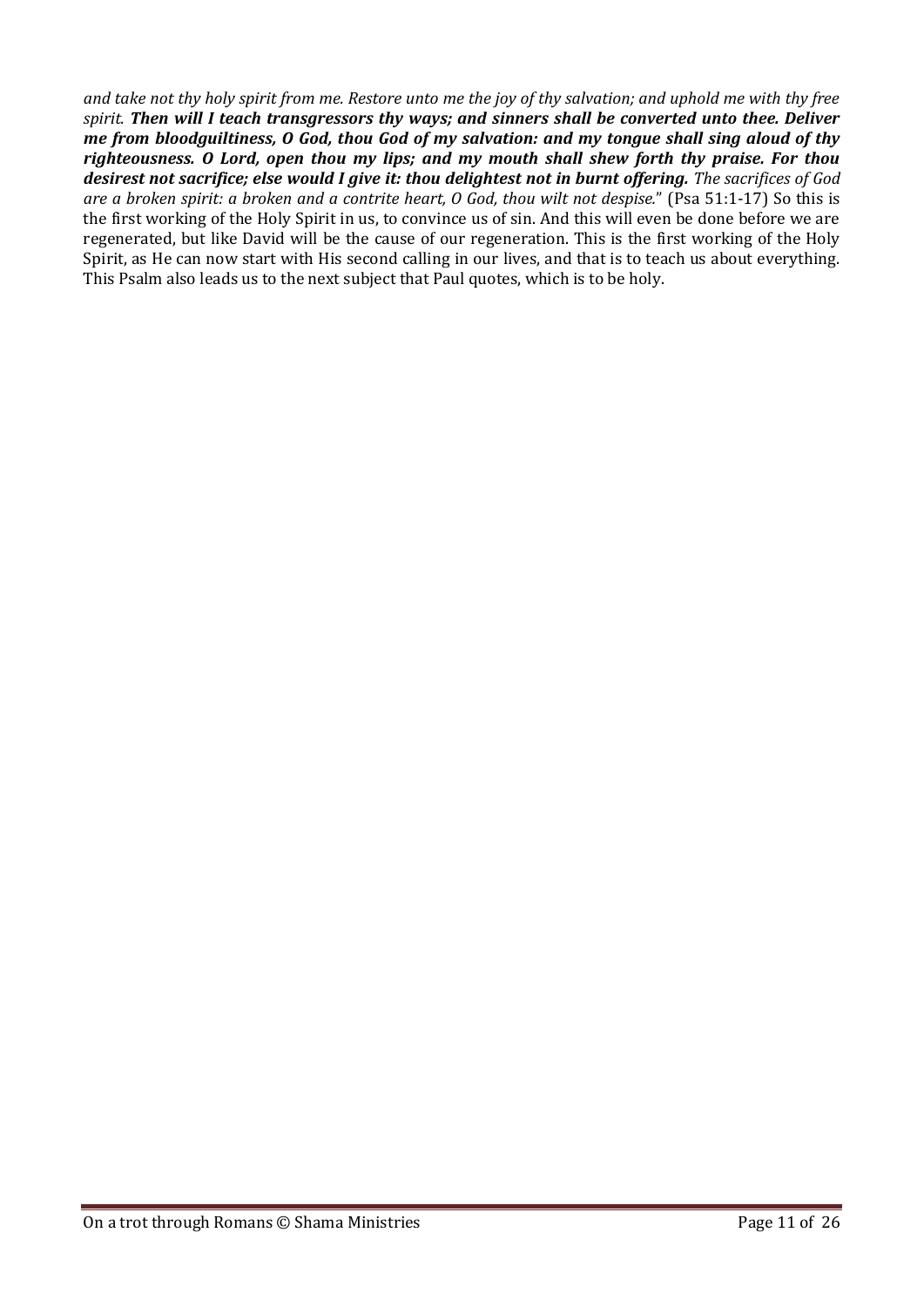<span id="page-11-0"></span>Paul now talks about three victories that the Holy Spirit will lead us to accomplish. The first victory is to overcome sin. *"For the law of the Spirit of life in Christ Jesus hath made me free from the law of sin and death. For what the law could not do, in that it was weak through the flesh, God sending his own Son in the likeness of sinful flesh, and for sin, condemned sin in the flesh: That the righteousness of the law might be fulfilled in us, who walk not after the flesh, but after the Spirit. For they that are after the flesh do mind the things of the flesh; but they that are after the Spirit the things of the Spirit. For to be carnally minded is death; but to be spiritually minded is life and peace. Because the carnal mind is enmity against God: for it is not subject to the law of God, neither indeed can be. So then they that are in the flesh cannot please God. But ye are not in the flesh, but in the Spirit, if so be that the Spirit of God dwell in you. Now if any man have not the Spirit of Christ, he is none of his."* (Rom 8:2-9)

So when we allow the Holy Spirit to lead us in our lives, it is possible to overcome sin. It is not something that will happen all by itself. No, I have to allow the Holy Spirit to lead me. This is where my journey of sanctification starts, as I know I do not have to heed the call to sin any longer, as the Holy Spirit will empower me to overcome, and He is stronger than the one trying to get me to sin. So the might of Satan is broken, as he and his troops were drowned in the water during baptism. *"Wherefore lift up the hands which hang down, and the feeble knees; And make straight paths for your feet, lest that which is lame be turned out of the way; but let it rather be healed. Follow peace with all men, and holiness, without which no man shall see the Lord: Looking diligently lest any man fail of the grace of God; lest any root of bitterness springing up trouble you, and thereby many be defiled;*" (Heb 12:12-15)

The second victory we need to achieve, and can only be achieved when we follow Christ, is to overcome death. This might sound foreign to you, but our life on this earth is not our final destination, but our life we will live after our earthly life is over, where death can be no more. *"And if Christ be in you, the body is dead because of sin; but the Spirit is life because of righteousness. But if the Spirit of him that raised up Jesus from the dead dwell in you, he that raised up Christ from the dead shall also quicken your mortal bodies by his Spirit that dwelleth in you."* (Rom 8:10-11) So our life on earth is not the final destiny, but only serves as a precursor to what happens after our earthly death. Many people think that they live for today only, but we are only living in a state of preparing us for what is to come, a life with the Father, Jesus Christ His son, and the Holy Spirit in the New Jerusalem.

The third and last victory, is the victory over slavery. We live today in as slaves of sin, but we have to take our lives as slaves to sin to the cross at the feet of Jesus and then live a life showing that we have overcome being slaves to sin. *"Therefore, brethren, we are debtors, not to the flesh, to live after the flesh. For if ye live after the flesh, ye shall die: but if ye through the Spirit do mortify the deeds of the body, ye shall live. For as many as are led by the Spirit of God, they are the sons of God. For ye have not received the spirit of bondage again to fear; but ye have received the Spirit of adoption, whereby we cry, Abba, Father. The Spirit itself beareth witness with our spirit, that we are the children of God: And if children, then heirs; heirs of God, and joint-heirs with Christ; if so be that we suffer with him, that we may be also glorified together."* (Rom 8:12-17)

So what is the purpose to die of sin? In order for me to present myself as a living sacrifice for Christ. I cannot be used as a worker for the LORD while I am still a slave to sin and the world. No the might of sin has to be completely broken in my life and only then will I be able to be used as an instrument in His kingdom, and will I be able to portray the fullness of Christ in my life.

It will be difficult, but it does not matter at all, as the resultant glory that awaits those who have done this, far outweighs the cost today when I exchange this earthly life for a heavenly life with Christ. *"For I reckon that the sufferings of this present time are not worthy to be compared with the glory which shall be revealed in us. For the earnest expectation of the creature waiteth for the manifestation of the sons of God. For the creature was made subject to vanity, not willingly, but by reason of him who hath subjected the same in hope, Because the creature itself also shall be delivered from the bondage of corruption into the glorious liberty of the children of God."* (Rom 8:18-21)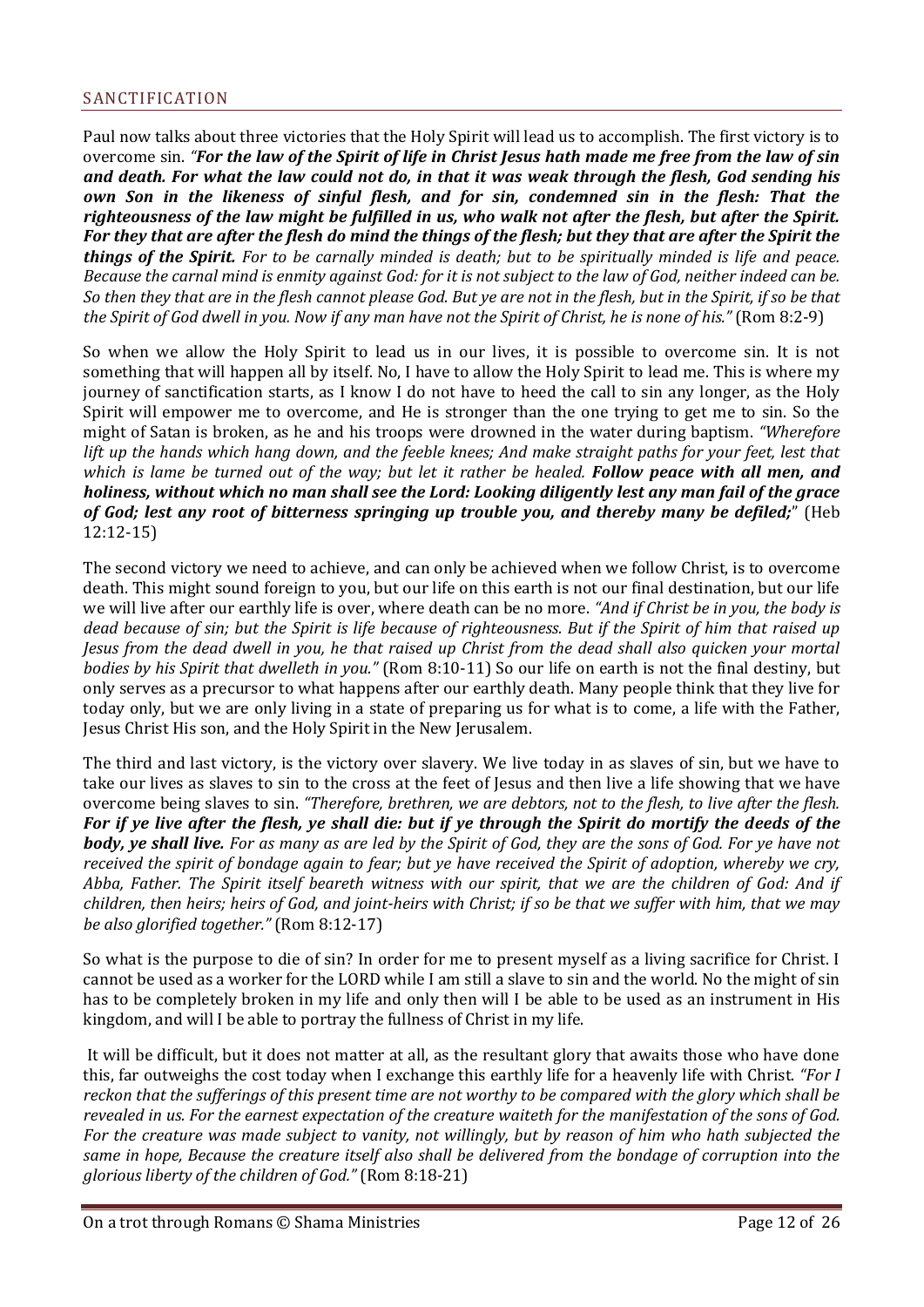When we allow these words to reverberate through our lives, we can proclaim with Christ the following: *"Who shall separate us from the love of Christ? shall tribulation, or distress, or persecution, or famine, or nakedness, or peril, or sword? As it is written, For thy sake we are killed all the day long; we are accounted as sheep for the slaughter. Nay, in all these things we are more than conquerors through him that loved us. For I am persuaded, that neither death, nor life, nor angels, nor principalities, nor powers, nor things present, nor things to come, Nor height, nor depth, nor any other creature, shall be able to separate us from the love of God, which is in Christ Jesus our Lord."* (Rom 8:35-39)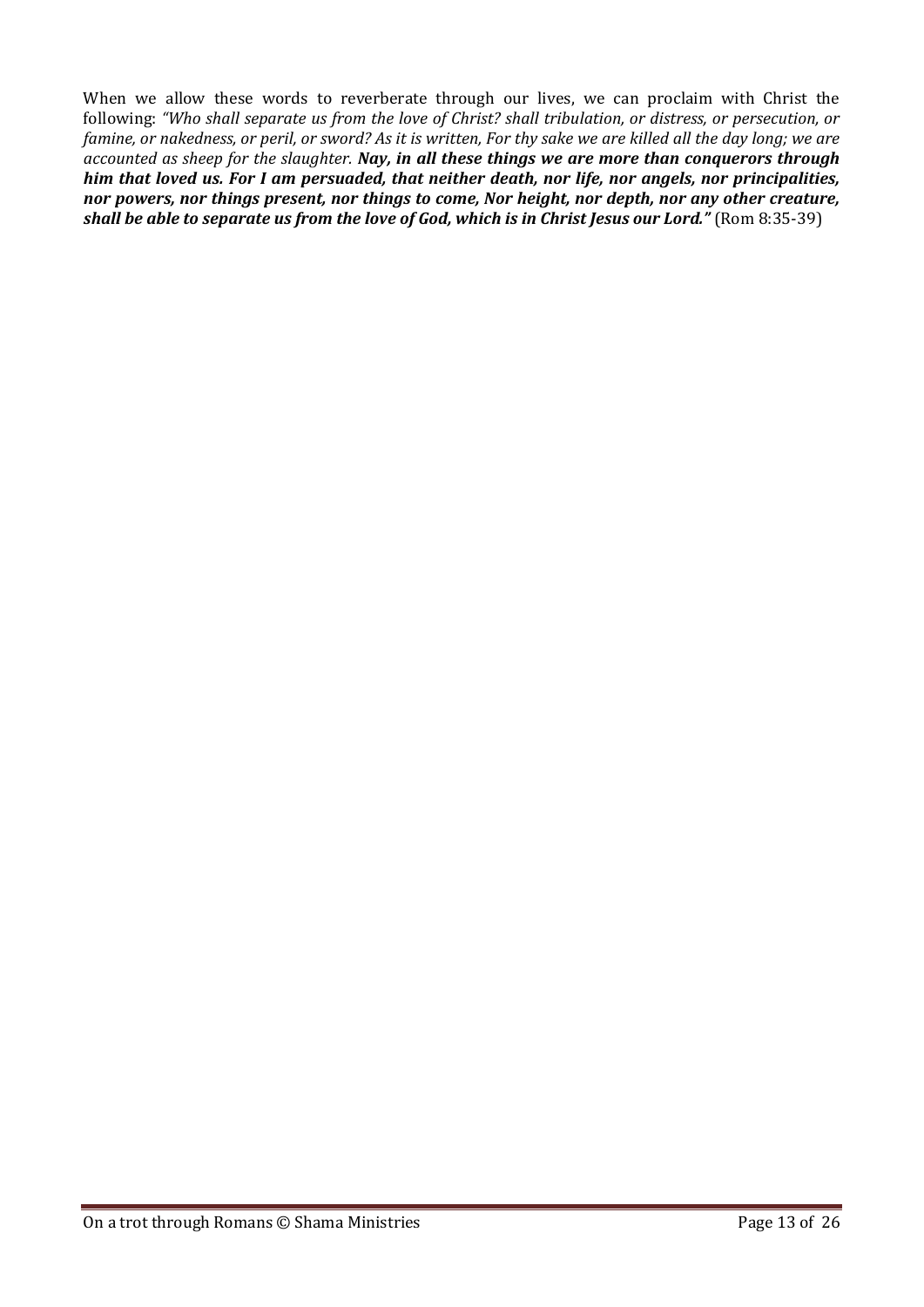#### <span id="page-13-0"></span>WHAT ABOUT ISRAEL AS NATION?

Paul spends a lot of time on this subject. He tells us what will happen to the Jews that are Jews in the flesh, and then those that live in the Spirit as Christians. In his introduction he actually says that he would actually give his life in order for some of his Jewish nation to be saved. But he knows that it cannot be done as he also knows what the prophet Ezekiel had to say about it. *"The word of the LORD came again to me, saying, Son of man, when the land sinneth against me by trespassing grievously, then will I stretch out mine hand upon it, and will break the staff of the bread thereof, and will send famine upon it, and will cut off man and beast from it: Though these three men, Noah, Daniel, and Job, were in it, they should deliver but their own souls by their righteousness, saith the Lord GOD. If I cause noisome beasts to pass through the land, and they spoil it, so that it be desolate, that no man may pass through because of the beasts: Though these three men were in it, as I live, saith the Lord GOD, they shall deliver neither sons nor daughters; they only shall be delivered, but the land shall be desolate. Or if I bring a sword upon that land, and say, Sword, go through the land; so that I cut off man and beast from it: Though these three men were in it, as I live, saith the Lord GOD, they shall deliver neither sons nor daughters, but they only shall be delivered themselves. Or if I send a pestilence into that land, and pour out my fury upon it in blood, to cut off from it man and beast: Though Noah, Daniel, and Job, were in it, as I live, saith the Lord GOD, they shall deliver neither son nor daughter; they shall but deliver their own souls by their righteousness. For thus saith the Lord GOD; How much more when I send my four sore judgments upon Jerusalem, the sword, and the famine, and the noisome beast, and the pestilence, to cut off from it man and beast? Yet, behold, therein shall be left a remnant that shall be brought forth, both sons and daughters: behold, they shall come forth unto you, and ye shall see their way and their doings: and ye shall be comforted concerning the evil that I have brought upon Jerusalem, even concerning all that I have brought upon it. And they shall comfort you, when ye see their ways and their doings: and ye shall know that I have not done without cause all that I have done in it, saith the Lord GOD."* (Eze 14:12-23)

This actually points out to us that I cannot think that every person that I preached to will be saved. No, I can only save my own life. Just like Ezekiel points out that even if Daniel, Job and Noah could not save anybody else's life, what make me so important that I can do better that these three heroes of the Old Testament. He now starts explaining this subject.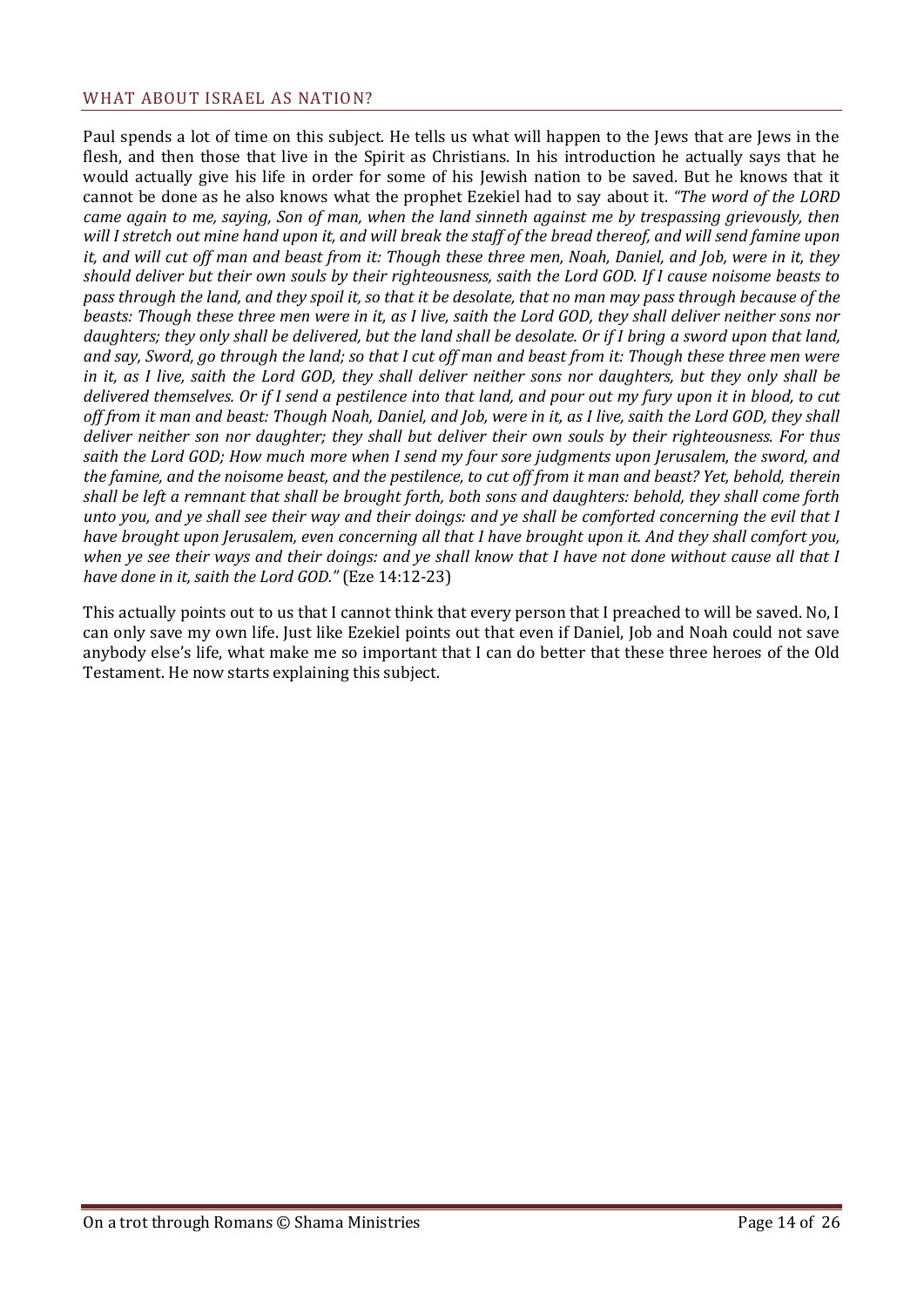## <span id="page-14-0"></span>HOW DID GOD ACT AGAINST THEM IN THE PAST, AND HOW WILL HE ACT NOW?

*"Not as though the word of God hath taken none effect. For they are not all Israel, which are of Israel: Neither, because they are the seed of Abraham, are they all children: but, In Isaac shall thy seed be called. That is, They which are the children of the flesh, these are not the children of God: but the children of the promise are counted for the seed. For this is the word of promise, At this time will I come, and Sara shall have a son. And not only this; but when Rebecca also had conceived by one, even by our father Isaac; (For the children being not yet born, neither having done any good or evil, that the purpose of God according to election might stand, not of works, but of him that calleth;) It was said unto her, The elder shall serve the younger. As it is written, Jacob have I loved, but Esau have I hated."* (Rom 9:6-13)

He then continues why we as Gentiles also share in His triumph over death, and why we can become part of the covenant nation of God. *"What shall we say then? That the Gentiles, which followed not after righteousness, have attained to righteousness, even the righteousness which is of faith. But Israel, which followed after the law of righteousness, hath not attained to the law of righteousness. Wherefore? Because they sought it not by faith, but as it were by the works of the law. For they stumbled at that stumblingstone; As it is written, Behold, I lay in Sion a stumblingstone and rock of offence: and whosoever believeth on him shall not be ashamed."* (Rom 9:30-33)

Because the people of Israel did not see Jesus for what He was, the Messiah, the word has come to us as Gentiles. Israel was looking for an earthly king, someone who could free them from the Roman oppression they did not see Him for whom He was. They thought that Jesus would come and reign as an earthly king and will rule not only over Israel but as ruler over all the earth. But instead He came to bear own sins, to overcome death in order for everyone that believes in Him will form part of His Kingdom. The same kingdom the prophet Ezekiel described in his prophecy concerning the new temple as this was the place where God ruled from in his day, or as described by John as the New Jerusalem, the place that was seen as the place where Jesus would rule from in his time.

Paul now continues with a description of the two opposing thoughts of the Jews and the Church. *"Brethren, my heart's desire and prayer to God for Israel is, that they might be saved. For I bear them record that they have a zeal of God, but not according to knowledge. For they being ignorant of God's righteousness, and going about to establish their own righteousness, have not submitted themselves unto the righteousness of God. For Christ is the end of the law for righteousness to every one that believeth. For Moses describeth the righteousness which is of the law, That the man which doeth those things shall live by them. But the righteousness which is of faith speaketh on this wise, Say not in thine heart, Who shall ascend into heaven? (that is, to bring Christ down from above:) Or, Who shall descend into the deep? (that is, to bring up Christ again from the dead.) But what saith it? The word is nigh thee, even in thy mouth, and in thy heart: that is, the word of faith, which we preach; That if thou shalt confess with thy mouth the Lord Jesus, and shalt believe in thine heart that God hath raised him from the dead, thou shalt be saved. For with the heart man believeth unto righteousness; and with the mouth confession is made unto salvation."* (Rom 10:1-10)

The Jews are trying still today to establish their own righteousness through their works as prescribed by Moses: *"And it shall be our righteousness, if we observe to do all these commandments before the LORD our God, as he hath commanded us."* (Deu 6:25) That is what they still cling to today, but they do not see the scripture that Jeremiah gave to them and us: *"Thus saith the LORD of hosts, the God of Israel; Put your burnt offerings unto your sacrifices, and eat flesh. For I spake not unto your fathers, nor commanded them in the day that I brought them out of the land of Egypt, concerning burnt offerings or sacrifices: But this thing commanded I them, saying, Obey my voice, and I will be your God, and ye shall be my people: and walk ye in all the ways that I have commanded you, that it may be well unto you. But they hearkened not, nor inclined their ear, but walked in the counsels and in the imagination of their evil heart, and went backward, and not forward. Since the day that your fathers came forth out of the land of Egypt unto this day I have even sent unto you all my servants the prophets, daily rising up early and sending them: Yet they hearkened not unto me, nor inclined their ear, but hardened their neck: they did worse than their fathers. Therefore thou shalt speak all these words unto them; but they will not hearken to thee: thou shalt also call*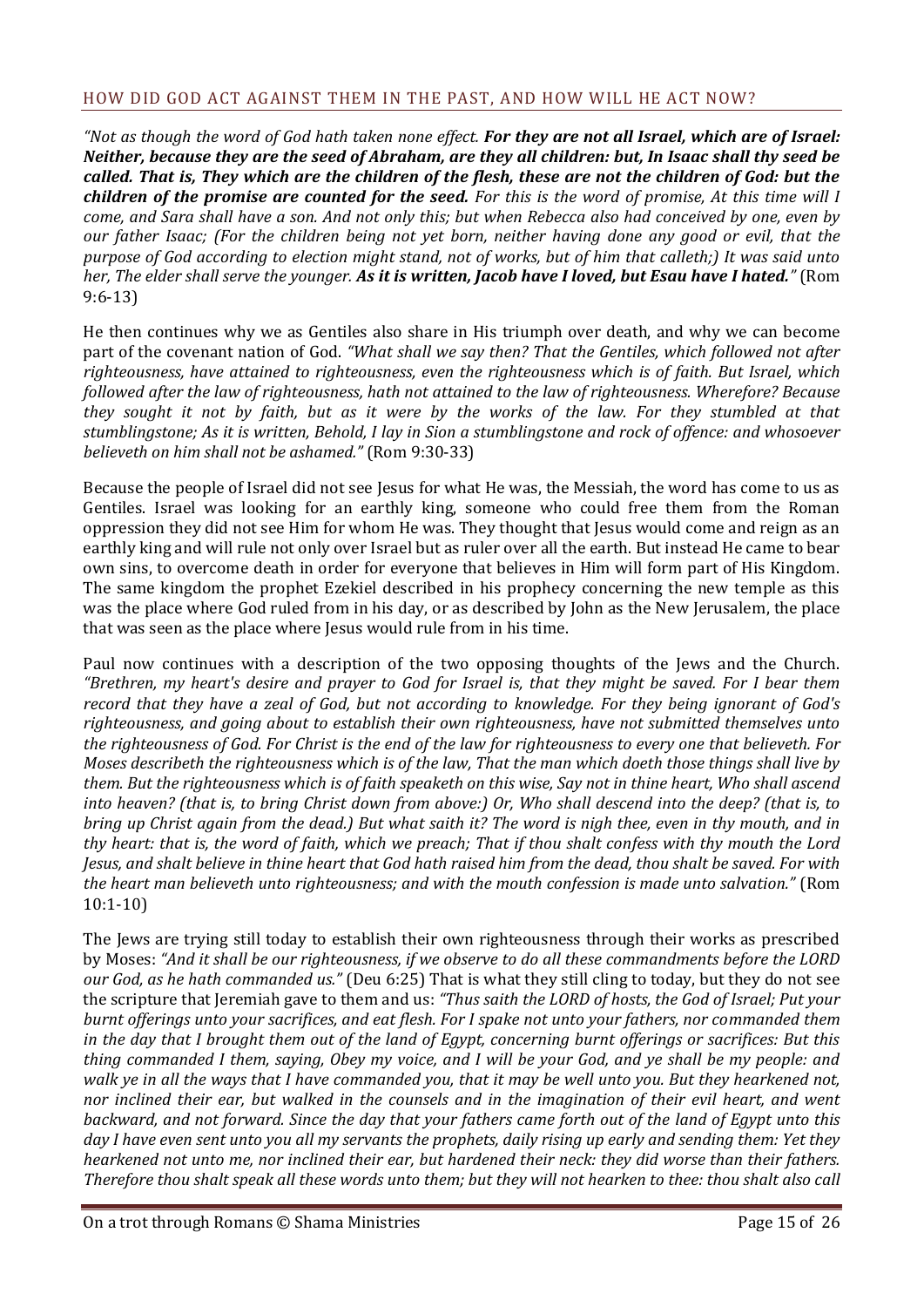*unto them; but they will not answer thee."* (Jer 7:21-27) And this is what is still happening today to the people that follow the Jewish faith. The following is just a number of verses to show how and where it is recorded in the Bible that the LORD has rejected them.

Jer 6:30 *"Reprobate silver shall men call them, because the LORD hath rejected them."*

Jer 7:15 *"And I will cast you out of my sight, as I have cast out all your brethren, even the whole seed of Ephraim."*

Jer 12:7 *"I have forsaken mine house, I have left mine heritage; I have given the dearly beloved of my soul into the hand of her enemies."*

Jer 15:6 *"Thou hast forsaken me, saith the LORD, thou art gone backward: therefore will I stretch out my hand against thee, and destroy thee; I am weary with repenting."*

Jer30:12 *"For thus saith the LORD, Thy bruise is incurable, and thy wound is grievous."*

Jer31: 36-37 *"If those ordinances depart from before me, saith the LORD, then the seed of Israel also shall cease from being a nation before me for ever. Thus saith the LORD; If heaven above can be measured, and the foundations of the earth searched out beneath, I will also cast off all the seed of Israel for all that they have done, saith the LORD."*

Ps 53:6 *"There were they in great fear, where no fear was: for God hath scattered the bones of him that encampeth against thee: thou hast put them to shame, because God hath despised them."*

Ps 78: 58-59 *"For they provoked him to anger with their high places, and moved him to jealousy with their graven images. When God heard this, he was wroth, and greatly abhorred Israel:"*

2 Kings 17:19-20 *"Also Judah kept not the commandments of the LORD their God, but walked in the statutes of Israel which they made. And the LORD rejected all the seed of Israel, and afflicted them, and delivered them into the hand of spoilers, until he had cast them out of his sight."*

2 Kings 23:27 *"And the LORD said, I will remove Judah also out of my sight, as I have removed Israel, and will cast off this city Jerusalem which I have chosen, and the house of which I said, My name shall be there."*

2Ch 7:19-20 "*But if ye turn away, and forsake my statutes and my commandments, which I have set before you, and shall go and serve other gods, and worship them; Then will I pluck them up by the roots out of my land which I have given them; and this house, which I have sanctified for my name, will I cast out of my sight, and will make it to be a proverb and a byword among all nations."*

Hos 4:6 *"My people are destroyed for lack of knowledge: because thou hast rejected knowledge, I will also reject thee, that thou shalt be no priest to me: seeing thou hast forgotten the law of thy God, I will also forget thy children."*

Hos 9:17 *"My God will cast them away, because they did not hearken unto him: and they shall be wanderers among the nations."*

1 Th 2: 14-16 *"For ye, brethren, became followers of the churches of God which in Judaea are in Christ Jesus: for ye also have suffered like things of your own countrymen, even as they have of the Jews: Who both killed the Lord Jesus, and their own prophets, and have persecuted us; and they please not God, and are contrary to all men: Forbidding us to speak to the Gentiles that they might be saved, to fill up their sins alway: for the wrath is come upon them to the uttermost."*

And then we still have to look at what Jesus declared when He confirmed the words of the prophets. Let us start with Isaiah: *"And now go to; I will tell you what I will do to my vineyard: I will take away the hedge thereof, and it shall be eaten up; and break down the wall thereof, and it shall be trodden down: And I will lay it waste: it shall not be pruned, nor digged; but there shall come up briers and thorns: I will also*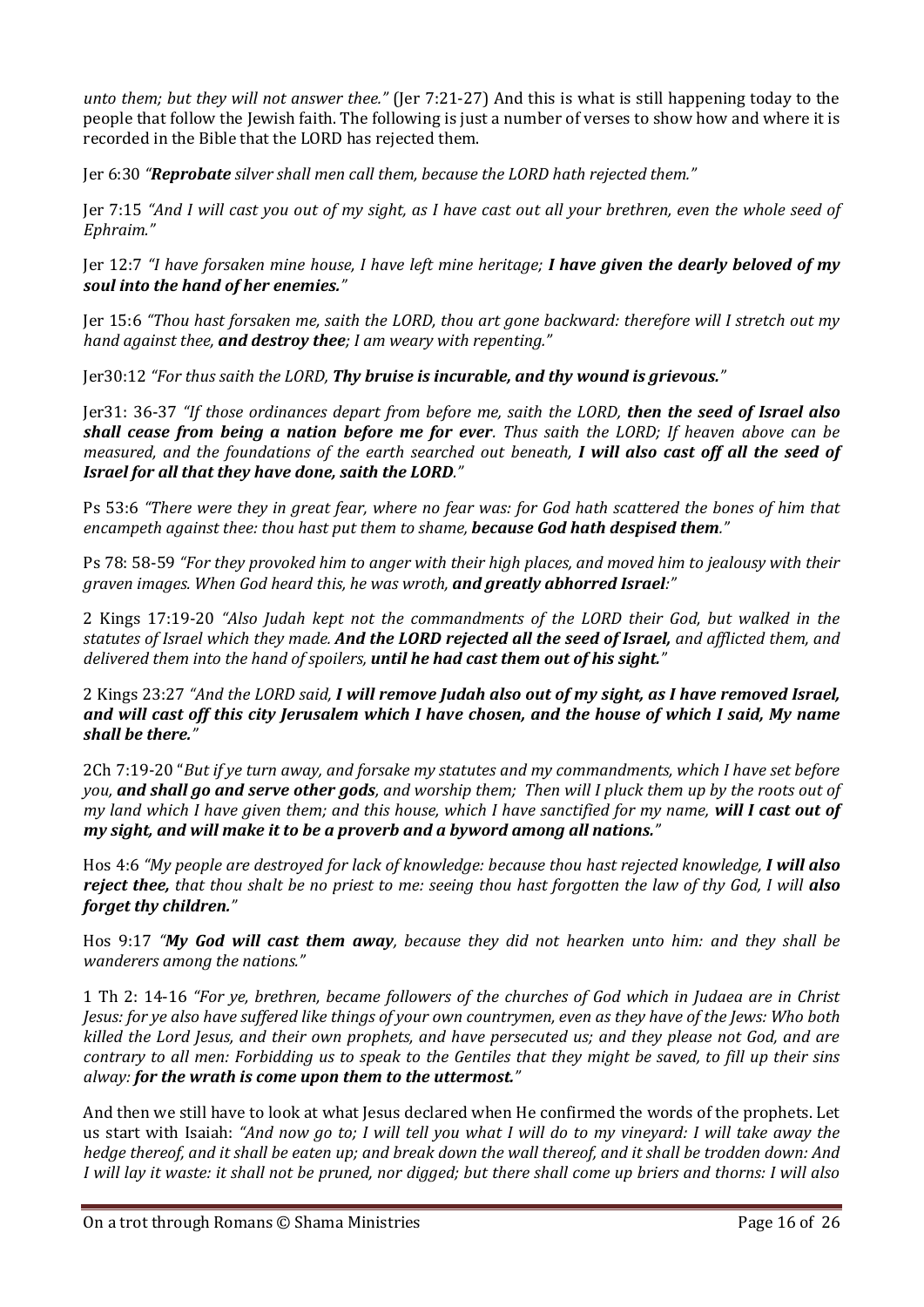*command the clouds that they rain no rain upon it. For the vineyard of the LORD of hosts is the house of Israel, and the men of Judah his pleasant plant: and he looked for judgment, but behold oppression; for righteousness, but behold a cry."* (Isa 5:5-7) *"Sanctify the LORD of hosts himself; and let him be your fear, and let him be your dread. And he shall be for a sanctuary; but for a stone of stumbling and for a rock of offence to both the houses of Israel, for a gin and for a snare to the inhabitants of Jerusalem. And many among them shall stumble, and fall, and be broken, and be snared, and be taken. Bind up the testimony, seal the law among my disciples."* (Isa 8:13-16)

We now come to the words of Jesus Himself: *"Hear another parable: There was a certain householder, which planted a vineyard, and hedged it round about, and digged a winepress in it, and built a tower, and let it out to husbandmen, and went into a far country: And when the time of the fruit drew near, he sent his servants to the husbandmen, that they might receive the fruits of it. And the husbandmen took his servants, and beat one, and killed another, and stoned another. Again, he sent other servants more than the first: and they did unto them likewise. But last of all he sent unto them his son, saying, They will reverence my son. But when the husbandmen saw the son, they said among themselves, This is the heir; come, let us kill him, and let us seize on his inheritance. And they caught him, and cast him out of the vineyard, and slew him. When the lord therefore of the vineyard cometh, what will he do unto those husbandmen? They say unto him, He will miserably destroy those wicked men, and will let out his vineyard unto other husbandmen, which shall render him the fruits in their seasons. Jesus saith unto them, Did ye never read in the scriptures, The stone which the builders rejected, the same is become the head of the corner: this is the Lord's doing, and it is marvellous in our eyes? Therefore say I unto you, The kingdom of God shall be taken from you, and given to a nation bringing forth the fruits thereof. And whosoever shall fall on this stone shall be broken: but on whomsoever it shall fall, it will grind him to powder. And when the chief priests and Pharisees had heard his parables, they perceived that he spake of them. But when they sought to lay hands on him, they feared the multitude, because they took him for a prophet."* (Mat 21:33-46)

But we find that even though they were cut off, that they can be grafted back into the tree, as they are the natural branches. But they have to follow the same road as everyone else. So they have to accept Christ as their Saviour, and then they will be grafted back. "Rom 11:5 *Even so then at this present time also there is a remnant according to the election of grace."* Paul now declared that in that current time, there were Jews that believed the Gospel of Jesus Christ, and they were spared to take the message of redemption all over the world. So these people are not people that are people in some distant future, but were a remnant in the days of Paul. These people were most probably those that fled to the mountains as Jesus instructed them to do when Jerusalem was destroyed. They fled in order for His message to survive and be taken all over the world. *"When ye therefore shall see the abomination of desolation, spoken of by Daniel the prophet, stand in the holy place, (whoso readeth, let him understand:) Then let them which be in Judaea flee into the mountains: Let him which is on the housetop not come down to take any thing out of his house: Neither let him which is in the field return back to take his clothes. And woe unto them that are with child, and to them that give suck in those days! But pray ye that your flight be not in the winter, neither on the sabbath day: For then shall be great tribulation, such as was not since the beginning of the world to this time, no, nor ever shall be. And except those days should be shortened, there should no flesh be saved: but for the elect's sake those days shall be shortened. Then if any man shall say unto you, Lo, here is Christ, or there; believe it not."* (Mat 24:15-23) This message refers to the message that was spoken by the prophet Daniel. *"And after threescore and two weeks shall Messiah be cut off, but not for himself: and the people of the prince that shall come shall destroy the city and the sanctuary; and the end thereof shall be with a flood, and unto the end of the war desolations are determined."* (Dan 9:26) So the people that founded the church in Rome, were most probably some of these people who heeded the call of Jesus and fled to the mountains when Jerusalem was destroyed by a prince who was not yet a prince in the time of Daniel.

*"Rom 11:5 Even so then at this present time also there is a remnant according to the election of grace."* **This scripture says at this present time, in other words the time of Paul that we found this remnant.** It does not say anywhere that there will always be a remnant from one generation to the next in perpetuity as preached by so many preachers today. If it is the case as these people teach, we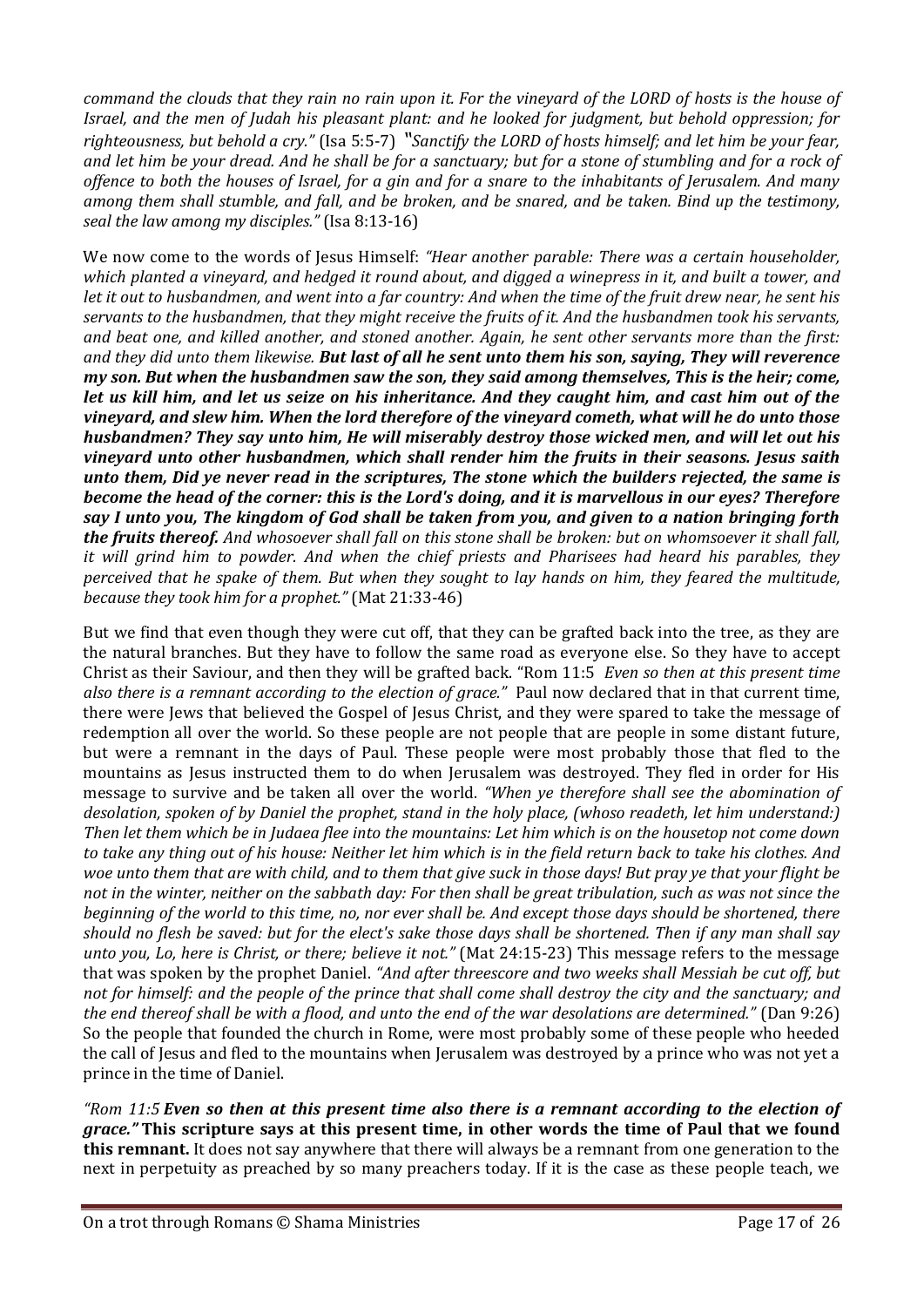have to have a clock built into this scripture that ensures that there will always be remnant left over. Now what happens when one of the remnants dies? Is another one born to take his place? This is an absolutely absurd teaching by the dispensationalists. Matthew 24 addresses three things that will happen. Jesus first summarises these happenings in the first fourteen verses. These events are then broken down so that we understand each of the three things that will happen. We start off with the destruction of Jerusalem that happened during 66AD and 70AD and is described in verses 15 to 21. We then move on to the period that we currently live in, verses 23 to 27. We are told so many times to visit this "great man of God" that is at this church or is holding this outreach and all we have to do is go there and we are as good as being in heaven. Or you have to listen to this person's teaching on his YouTube channel with the same result. Then follows the third happening when the sixth seal is opened in heaven and earth as we know it is destroyed. We then find chapter 25 where the sheep and goats are separated.

How did Jesus say this? *"When ye therefore shall see the abomination of desolation, spoken of by Daniel the prophet, stand in the holy place, (whoso readeth, let him understand:) Then let them which be in Judaea flee into the mountains: Let him which is on the housetop not come down to take any thing out of his house: Neither let him which is in the field return back to take his clothes. And woe unto them that are with child, and to them that give suck in those days! But pray ye that your flight be not in the winter, neither on the sabbath day: For then shall be great tribulation, such as was not since the beginning of the world to this time, no, nor ever shall be. And except those days should be shortened, there should no flesh be saved: but for the elect's sake those days shall be shortened."* (Mat 24:15-22)How did Daniel describe the destruction of Jerusalem? "Dan 9:26 *And after threescore and two weeks shall Messiah be cut off, but not for himself: and the people of the prince that shall come shall destroy the city and the sanctuary; and the end thereof shall be with a flood, and unto the end of the war desolations are determined.*" And this is exactly what happened. Jerusalem was destroyed by a prince who was no prince in the time of Daniel, and Jerusalem will be a place of warfare until the end of times.

So we as Gentiles cannot boast that we are better than the Jews, as the LORD can do with us exactly what happened to the Jews and reject us. So we find that there is no difference between the Gentile and Jew of how to receive salvation, as it is one and the same rule that counts for all people. We have to enter through Jesus Christ, as He is the door that leads to everlasting life. So if we fall into disbelief, we will also be cut of like the Jews, but they can be grafted back into the tree as they are the original branches. But Jesus is the way and the life for all. *"For as ye in times past have not believed God, yet have now obtained mercy through their unbelief: Even so have these also now not believed, that through your mercy they also may obtain mercy. For God hath concluded them all in unbelief, that he might have mercy upon all."* (Rom 11:30-32)

Just to explain the grafting in process, I would like to explain the process here.

I would like to use the example of Paul in Romans to describe how and where we fit in. *"I say then, Have they stumbled that they should fall? God forbid: but rather through their fall salvation is come unto the Gentiles, for to provoke them to jealousy. Now if the fall of them be the riches of the world, and the diminishing of them the riches of the Gentiles; how much more their fulness? For I speak to you Gentiles, inasmuch as I am the apostle of the Gentiles, I magnify mine office: If by any means I may provoke to emulation them which are my flesh, and might save some of them. For if the casting away of them be the reconciling of the world, what shall the receiving of them be, but life from the dead? For if the firstfruit be holy, the lump is also holy: and if the root be holy, so are the branches. And if some of the branches be broken off, and thou, being a wild olive tree, wert graffed in among them, and with them partakest of the root and fatness of the olive tree; Boast not against the branches. But if thou boast, thou bearest not the root, but the root thee. Thou wilt say then, The branches were broken off, that I might be graffed in. Well; because of unbelief they were broken off, and thou standest by faith. Be not highminded, but fear: For if God spared not the natural branches, take heed lest he also spare not thee."* Rom 11:11-21)

I believe all of us know how to graft a new growth unto an older or prepared root-stock. When we buy the end product, it has the flowers or fruit that we want, and not that of the root-stock. The new growth depends on the root-stock for its nutrients and will die without it. And that is how we as Christians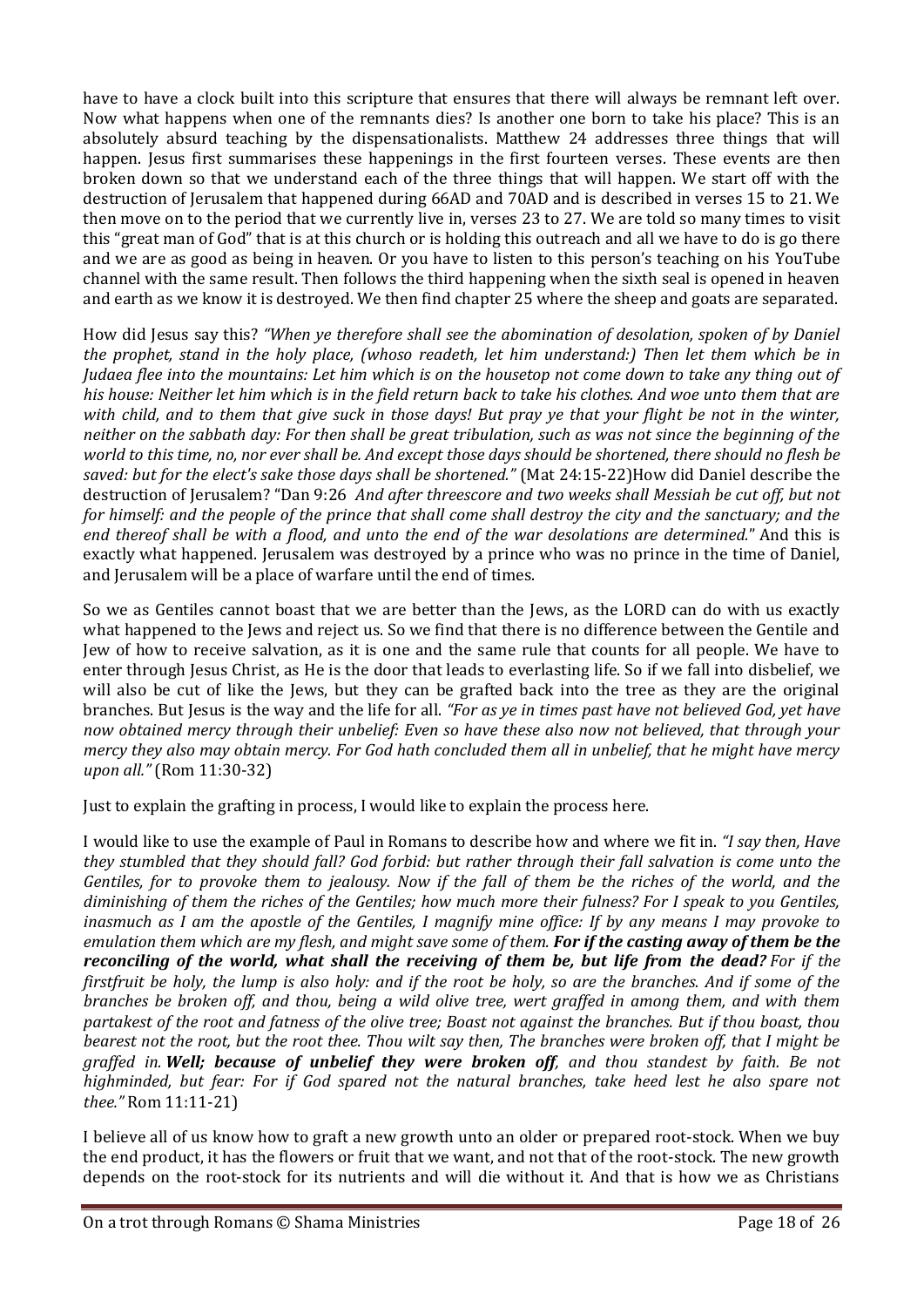became children of the LORD. He removed the original growth, Israel, and grafted us into Him as the root-stock. We also know that when you allow the original plant to start bringing forth its original branches, that the plant grafted in will die. And that is what will happen to us as Church if we start following the Jewish root doctrines. We, as Church, will die. That is why their will be no rapture or anything connected to the Jews of today, as the moment we believe that they must be grafted back using a different way as what we have to follow, we as Church will die. So run from anyone teaching these false doctrines, or as the Bible calls them, the antichrist teachings. The Jews have to follow the same road as us to be grafted into the root-stock. Unfortunately nearly 80% of Americans believe this lie of the rapture, so it really makes me sick to the core when they do not see their teachings as that of the antichrist.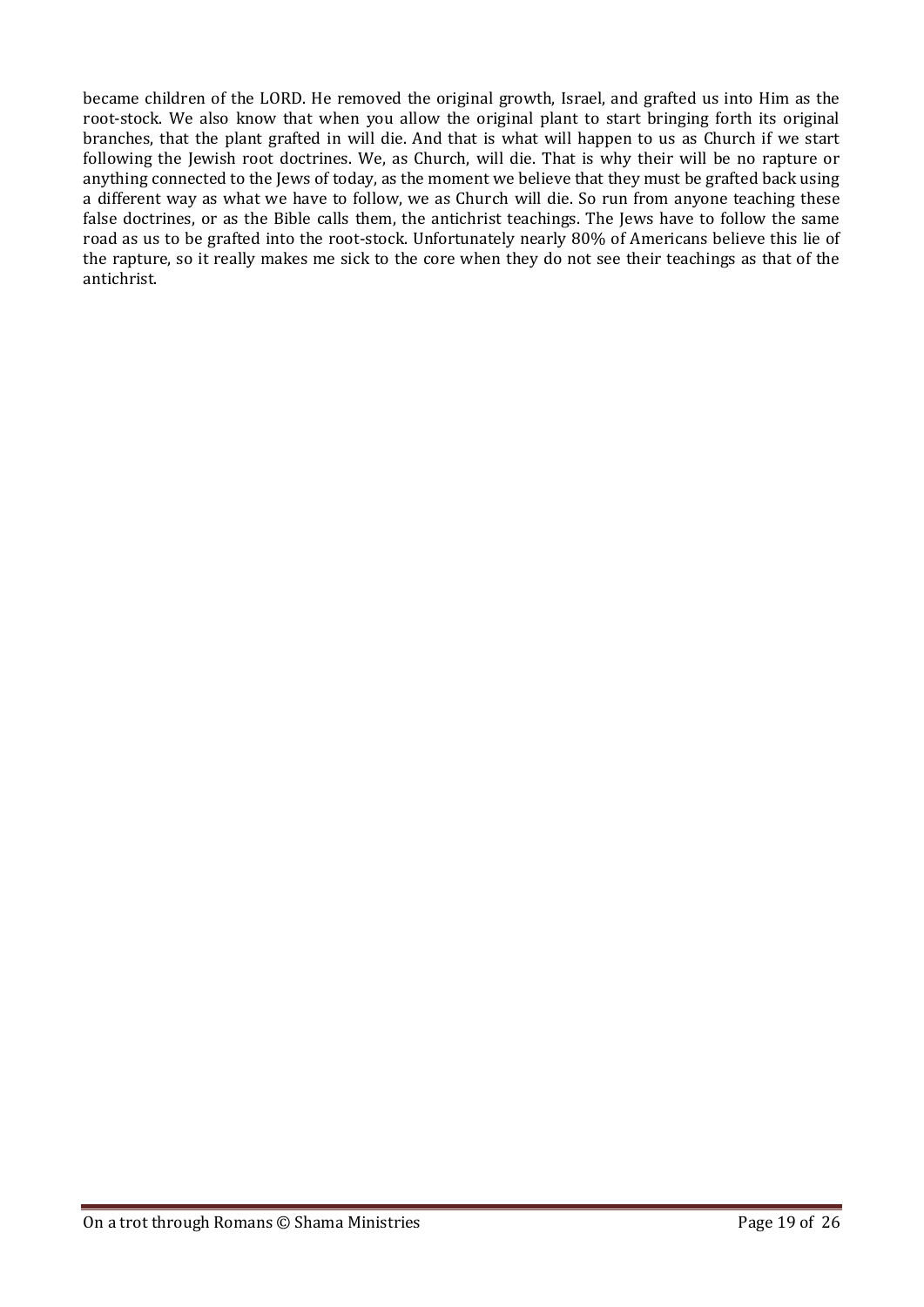<span id="page-19-0"></span>Paul starts in chapter 12 explaining how we should behave as Christians. *"I beseech you therefore, brethren, by the mercies of God, that ye present your bodies a living sacrifice, holy, acceptable unto God, which is your reasonable service."* (Rom 12:1)

Every person has received his portion of faith according to his purpose. So I cannot boast that I have received more faith that the next person, as we only receive the faith that we need in order to achieve our calling on earth. So we will find those who are steadfast in their faith, but we will also find those that are weak or not as steadfast. *"Having then gifts differing according to the grace that is given to us, whether prophecy, let us prophesy according to the proportion of faith; Or ministry, let us wait on our ministering: or he that teacheth, on teaching; Or he that exhorteth, on exhortation: he that giveth, let him do it with simplicity; he that ruleth, with diligence; he that sheweth mercy, with cheerfulness."* (Rom 12:6- 8)

Paul now continues how we as a local Church, have to treat these people. So this still applies to you and me today. *"Let love be without dissimulation. Abhor that which is evil; cleave to that which is good. Be kindly affectioned one to another with brotherly love; in honour preferring one another; Not slothful in business; fervent in spirit; serving the Lord; Rejoicing in hope; patient in tribulation; continuing instant in prayer; Distributing to the necessity of saints; given to hospitality. Bless them which persecute you: bless, and curse not. Rejoice with them that do rejoice, and weep with them that weep. Be of the same mind one toward another. Mind not high things, but condescend to men of low estate. Be not wise in your own conceits. Recompense to no man evil for evil. Provide things honest in the sight of all men. If it be possible, as much as lieth in you, live peaceably with all men. Dearly beloved, avenge not yourselves, but rather give place unto wrath: for it is written, Vengeance is mine; I will repay, saith the Lord. Therefore if thine enemy hunger, feed him; if he thirst, give him drink: for in so doing thou shalt heap coals of fire on his head. Be not overcome of evil, but overcome evil with good."* (Rom 12:9-21)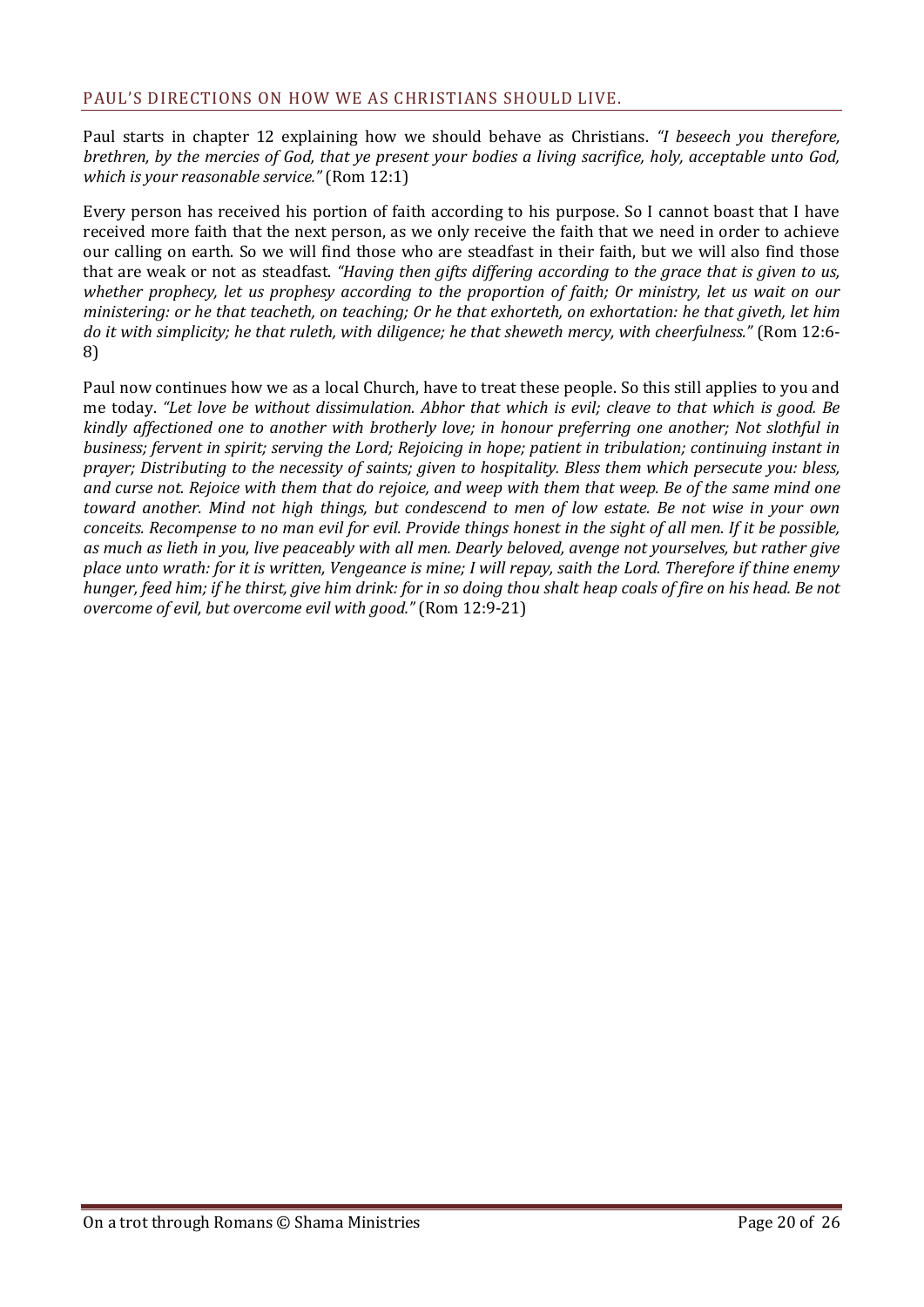#### <span id="page-20-0"></span>HOW SHOULD WE AS CHRISTIANS THAT STAND IN A RELATIONSHIP WITH THE LORD, BEHAVE.

This part of Romans, Paul discusses two groupings of people. The first section is how we should treat our political government, and then to our brothers and sisters in the LORD. I am not including those people who "go" to Church every week, but those who show that they are His by way of their deeds. So this is what Paul describes here, and how I should treat them. The first part of this scripture tells us how we should behave against our government, the rulers of our country. This does not include those who govern only for personal enrichment and to try and take as much as is possible from others to enrich themselves. It also does not cover terrorist organisations that govern countries through intimidation or overthrowing the elected government, or recall the actual leader by way of a peaceful overthrowing.

This is something I as a citizen of South Africa cannot say anything about, as we do not comply with the rules were in effect when Paul wrote this section. If you want to find out why I say that and what is actually happening in South Africa, you can watch a video on YouTube that was actually done by a foreigner who spent some time of his life in South Africa as the son of a news reporter. You can watch the video [here.](https://www.youtube.com/watch?v=-4SS8uyhQnY&list=PLMNj_r5bccUyG-NzFt-U9cwU3ey7KxQ1Z) You will also find on the list three other videos that also give information on this subject, and I would suggest that you watch them also. I know this is the case in probably most of the African countries today, especially where there ruler is a dictator, or comes from the tribe of Cush. They are all related to Nimrod and the Bible only has one sentence about him. *"And Cush begat Nimrod: he began to be a mighty one in the earth."* (Gen 10:8) David also gives information on how we should treat these people: *"In whose eyes a vile person is contemned; but he honoureth them that fear the LORD. He that sweareth to his own hurt, and changeth not."* (Psa 15:4)

The second part of the chapter, Paul describes exactly how we should treat other believers today. I believe this is still exactly true today. *"Love worketh no ill to his neighbour: therefore love is the fulfilling of the law. And that, knowing the time, that now it is high time to awake out of sleep: for now is our salvation nearer than when we believed. The night is far spent, the day is at hand: let us therefore cast off the works of darkness, and let us put on the armour of light. Let us walk honestly, as in the day; not in rioting and drunkenness, not in chambering and wantonness, not in strife and envying. But put ye on the Lord Jesus Christ, and make not provision for the flesh, to fulfil the lusts thereof."* (Rom 13:10-14)

Paul now continues his instructions on how we should treat other who are not strong in their faith. He says we should not do anything that would make them feel that they are disadvantaged. If you enjoy a glass of wine with supper and the people that you invite to supper do not use alcoholic drinks, do not offer it to them and abstain from it for them, as you know it could make them stumble. I remember a discussion I had with a Cape Coloured pastor in Aliwal North one afternoon while we were both waiting for Hettie, my wife, to finish her art classes. His wife was one of the students. We started talking about the use of alcohol and he told me that he preaches that all his congregants must avoid the use of alcohol completely, as they are known as people having a problem with the abuse of alcohol. These people does not know when to stop, and will continue drinking till everything is finished, and that is when they will end up fighting and even killing people. He told me the next time we invite them to dinner, he would not object to me offering him a glass of wine, as he knows when to stop.

*"We then that are strong ought to bear the infirmities of the weak, and not to please ourselves. Let every one of us please his neighbour for his good to edification. For even Christ pleased not himself; but, as it is written, The reproaches of them that reproached thee fell on me. For whatsoever things were written aforetime were written for our learning, that we through patience and comfort of the scriptures might have hope. Now the God of patience and consolation grant you to be likeminded one toward another according to Christ Jesus: That ye may with one mind and one mouth glorify God, even the Father of our Lord Jesus Christ. Wherefore receive ye one another, as Christ also received us to the glory of God."* (Rom 15:1-7)

Paul now continues that he also wanted to talk to the Gentiles, as he felt he was called to bring the gospel of Jesus Christ to them, but that he was stopped every time he started making plans to visit them. But he still had plans to visit them at a later stage. *"But now I go unto Jerusalem to minister unto the*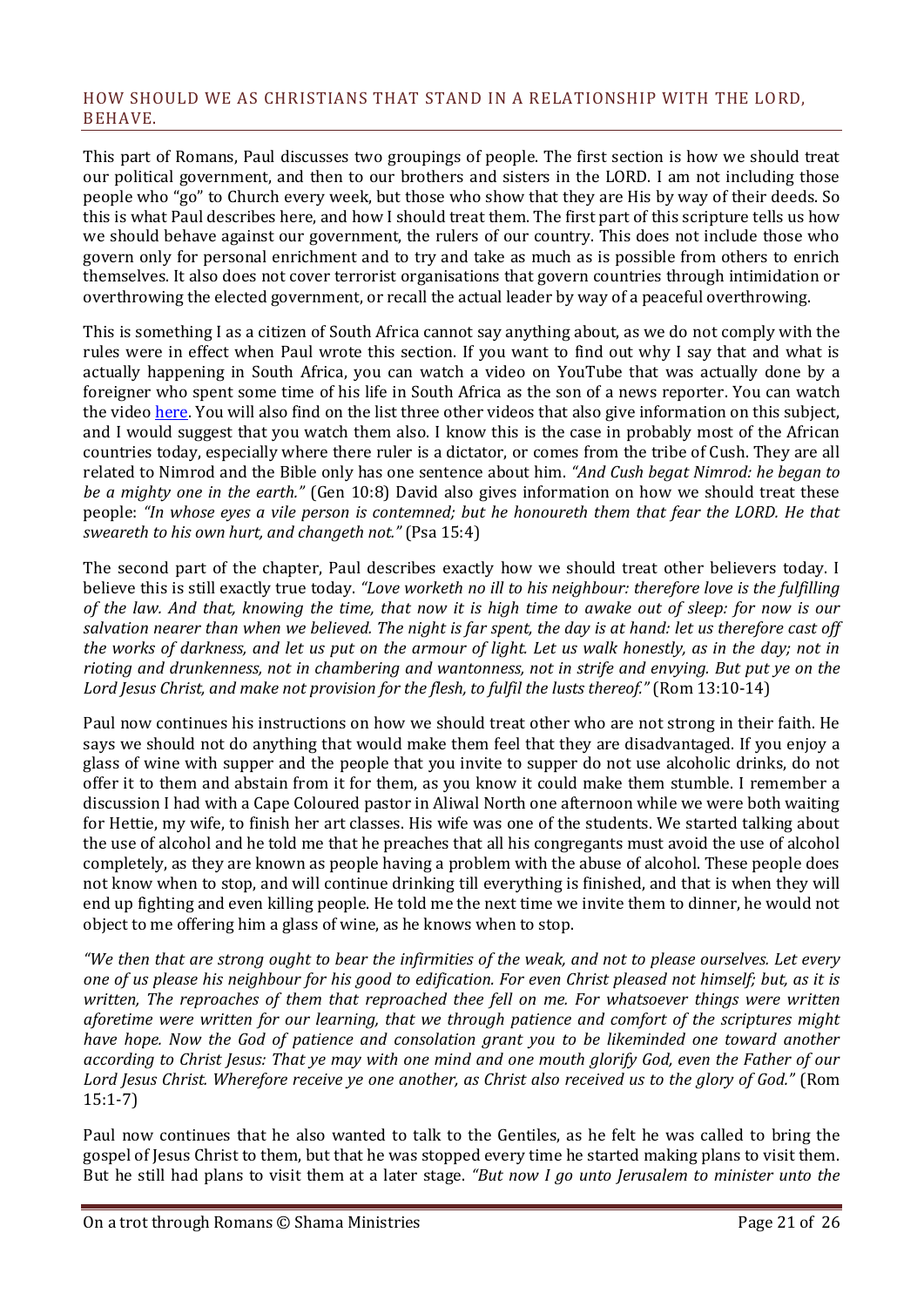*saints. For it hath pleased them of Macedonia and Achaia to make a certain contribution for the poor saints which are at Jerusalem. It hath pleased them verily; and their debtors they are. For if the Gentiles have been made partakers of their spiritual things, their duty is also to minister unto them in carnal things. When therefore I have performed this, and have sealed to them this fruit, I will come by you into Spain. And I am sure that, when I come unto you, I shall come in the fulness of the blessing of the gospel of Christ. Now I beseech you, brethren, for the Lord Jesus Christ's sake, and for the love of the Spirit, that ye strive together with me in your prayers to God for me; That I may be delivered from them that do not believe in Judaea; and that my service which I have for Jerusalem may be accepted of the saints; That I may come unto you with joy by the will of God, and may with you be refreshed. Now the God of peace be with you all. Amen."*

(Rom 15:25-33)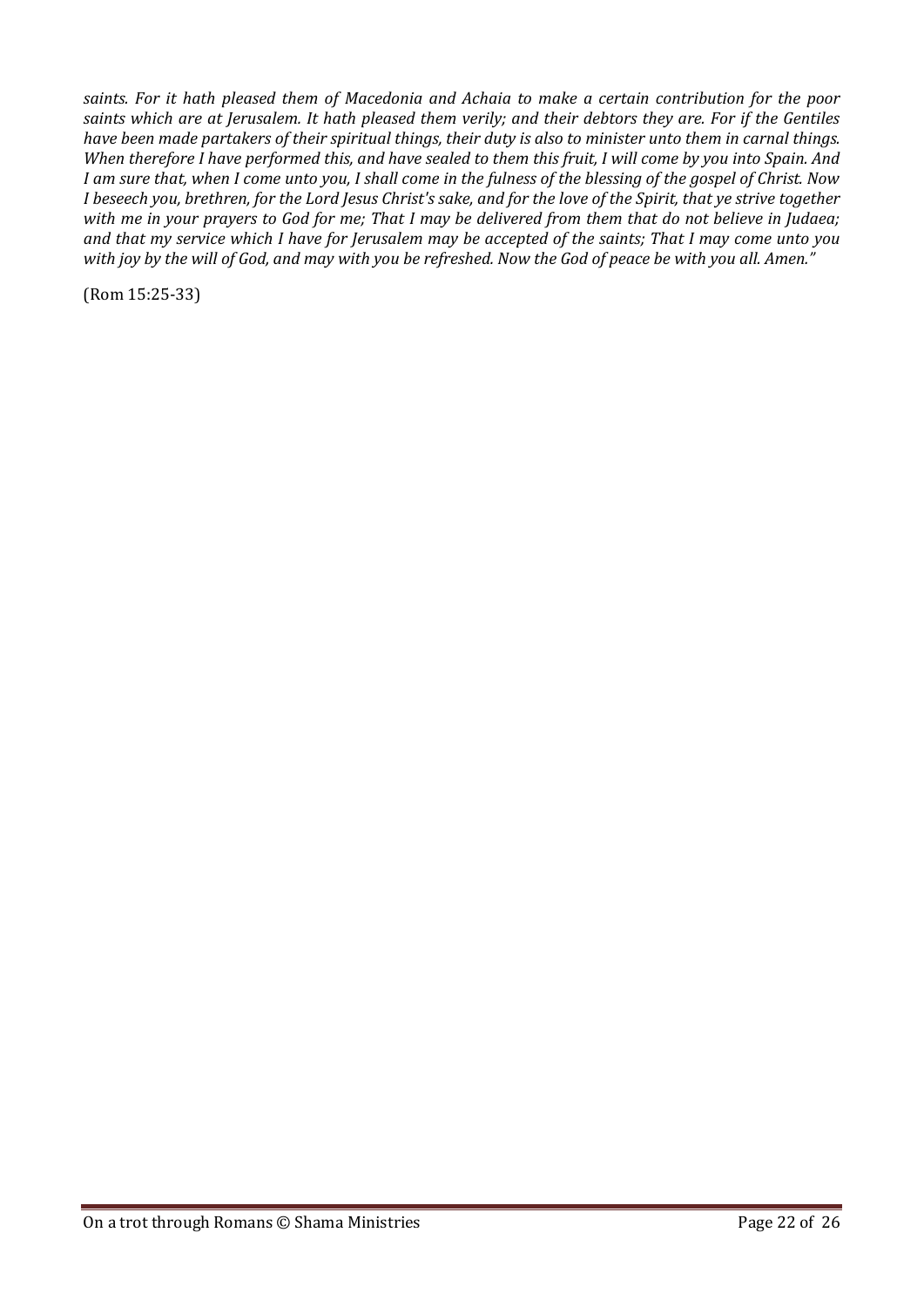<span id="page-22-0"></span>The book of Romans gives us all the information we need to teach the gospel of Jesus Christ to any person, and it even gives us the steps to follow. We do not have to reach out to worldly documents to enter into a discussion with others, but we can use the book to the Roman church as a full source to make people disciples of Jesus Christ.

It really is a very strong book that is still relevant today. Unfortunately it is used by so many different grouping today to use only portions of the book to warrant their theology. If only we can use the book in its totality in teaching Christians today, then we will end up with only one group of people and not millions of splinter groups, each warranting their existence on a portion of this book. But when we look at the book in totality all differences is covered in detail.

So this is my own point of view that I would love to share with all peoples today.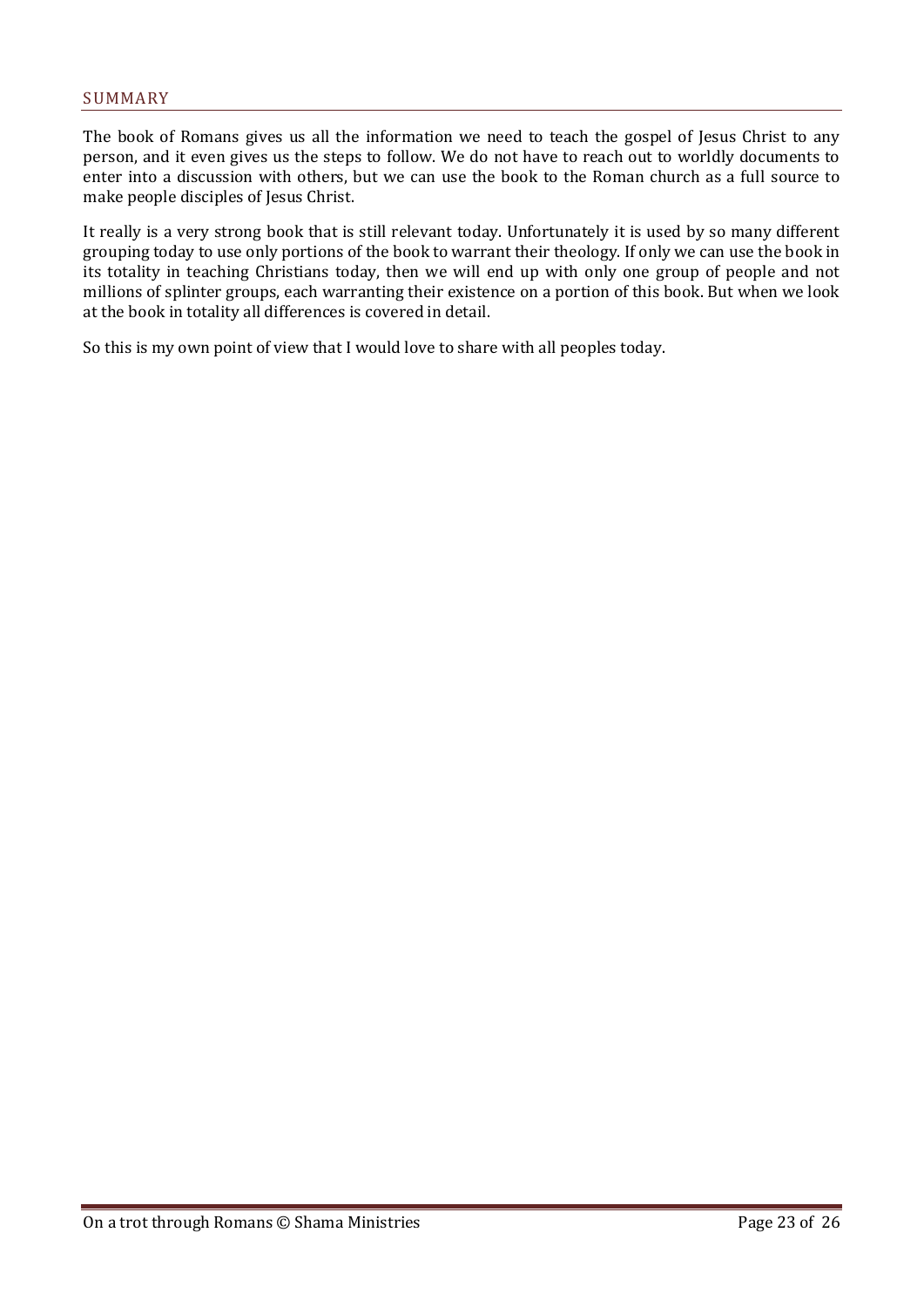## DONATIONS / DONASIES

<span id="page-23-0"></span>We are trying to raise funds to buy a vehicle in order for us to be able to get to the shops 60 km away on our own. We lost our car due to what I would call absolutely bad service from a person at a Volvo dealership who would not let us use our warrantee when I had to get someone to stop a water leak from the air conditioner into the driver side footwell. I was told when I took it in to get fixed that I should have used a MIF accredited dealer of which there apparently was two that I could have used. They were Tiger Wheel and Tyre and SupaQuick. Now I do not know how someone who fits tyres could work as a workshop to temporarily fix my car 120 km from the agent. So I ended up giving the car back to the bank when even after paying out of my own pocket to get the car working after it blew a gasket originally after the temporary fix, the same thing happened while driving it six months later and blowing the top gasket again. So I referred Nedbank to Volvo Eastern Cape and that was the end of the story. But it left me without a car, as I am totally disabled due to NET cancer.

I would also like to say that all my savings for my retirement went down the drain due to Black Economic Empowerment (BEE) which is a racially inclusive programme launched by the South African government to redress the inequalities of apartheid by giving black people (African, Coloureds and Indians) South African citizens economic privileges that were taken away from Whites. As I am white I could not continue with my business and when you are dismissed at 49 years old, your savings only last for a few years, especially when it was used it to start my own business and was stopped for a second time when I was told that I could not continue my business on my own and I had to use consultants that my clients wanted which would have bankrupted me within six months.

So now after 23 years after being diagnosed the first time with NET cancer and nearly six years after having had to stop working all together as my condition has deteriorated to a point where I cannot leave home without a wheelchair, we would like to get an older car, before electronics, that we can use to move around.

So our aim is to raise around R45,000 or \$ 3,000 to be able to achieve this. I was hoping by making my books available for free on my website that it would supply us with an income, but now ten years after starting it I have only received 1 donation of R50 (\$3) despite the fact that more than 1000 books are downloaded on a monthly basis. I also designed and made calendars available to our worldwide NET cancer community which has now been downloaded more that 1000 per annum without any donation.

You can either donate on our website which will accept funds in US \$ up to a maximum of around \$600, or at our donation page at Payfast which will allow you to donate in ZAR.

The links are: US Dollars: <http://shamaministries.org.za/wp/shop/>

South African Rands[: https://www.payfast.co.za/donate/go/shamaministries](https://www.payfast.co.za/donate/go/shamaministries)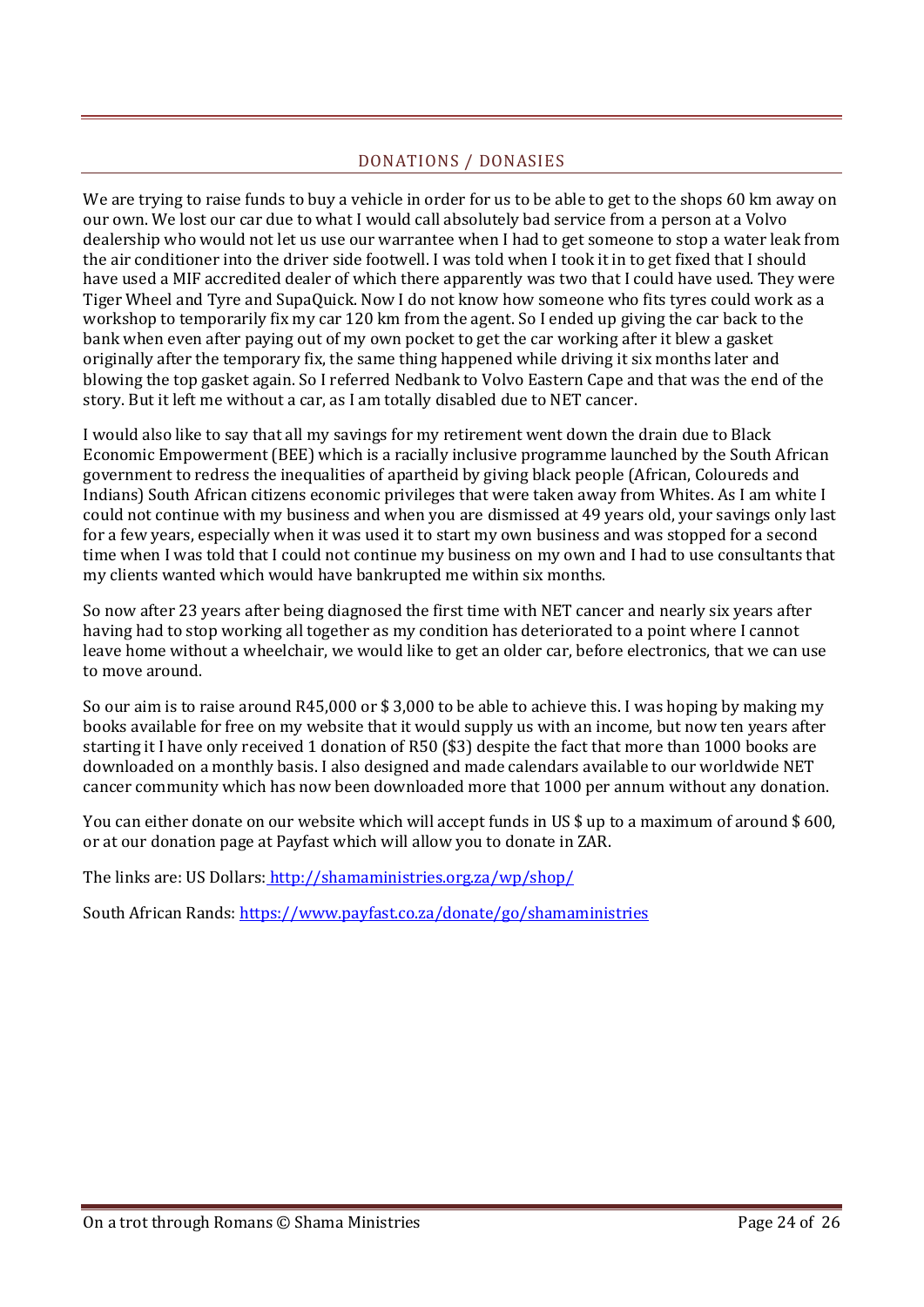# <span id="page-24-0"></span>WHO ARE WE?

Louwrens and Hettie Erasmus are two people called by the LORD to make a difference in the lives of others. Hettie has been doing counselling for almost as long as she can remember, and has studied both formally and informally. She is still lead and taught by the Holy Spirit on a daily basis in her ministry.

Louwrens, that's me, is the person who wrote all the books and articles you will find on our website and on Amazon, Kindle and Smashwords. Unfortunately for myself, I am suffering from Carcinoid cancer, a slow growing but devious cancer. We are raising funds to fight this Carcinoid cancer I am suffering from in order for me to survive. After 21 years of fighting, our finances are depleted and we have no more resources to fight this cancer on our own any longer and have started a fundraising project to help us in this fight as I am no longer able to do any "real" work. Writing is not a real work to me but a commission from the LORD. You can contribute at any of the following places. The first place is directly at our payment processor who also handles all our transactions from our website, which has been virtually nonexistent. Their page is at

<https://www.payfast.co.za/donate/go/shamaministries>

If you would like to contribute on our website you can do so directly on our website at <http://shamaministries.org.za/wp/shop/>

Our contact details are:

Website: [http://www.shama.org.za](http://www.shama.org.za/)

Email: louwrens at shama dot org dot za. Replace the words with normal characters as in a normal email address, as we are trying to keep junk mail and spammers to the minimum.

#### <span id="page-24-1"></span>THE FOLLOWING BOOKS CAN BE DOWNLOADED FOR FREE FROM OUR SITE:

**The Book of Moses.** This is a complete guide for any Christian explaining the way of a Christian, and answers most doctrinal questions, questions you have in your everyday walk with the LORD, on the end times and what heaven will look like, as well as questions about Church. Download link [here](http://www.shamaministries.org.za/boeke/The%20Book%20of%20Moses.pdf)

**Is Egypt in Heaven?** The book is based on a time in my life when I received major surgery in my fight against Carcinoid cancer, and had a near death experience. Some sections are based on the truth, and some is fiction to explain what heaven will look like. Download link [here](http://www.shamaministries.org.za/boeke/Is%20Egypt%20in%20heaven.pdf)

**A Wake Up Call.** The book examines the doctrine of election, and then draws on the result to explain the effect on our everyday life. Download link [here](http://www.shamaministries.org.za/boeke/A%20Wakeup%20Call.pdf)

**Evidences of a Christian.** Do I have to exhibit a different lifestyle as a non Christian, and if so, what should it be like? Download link [here](http://www.shamaministries.org.za/boeke/Evidences%20of%20a%20Christian.pdf)

**The Covenant of Righteousness.** This book does a detailed study of what the Covenant entails, what Jesus came to fulfil and then describes all the ramifications on all the various doctrines of today. Download link [here](http://www.shamaministries.org.za/boeke/The%20Covenant%20of%20Righteousness.pdf)

**The Revelation of John Revealed.** This book takes a completely different approach to how to interpret the book of Revelation. It uses as a basis the exact same lessons that are described in this book using Israel as our example, and then what the affect this has on our views of this book today. This book is absolutely different from anything you have read or heard. We have to remember that all the current viewpoints started somewhere in the Roman Catholic Church and was modified or still viewed as the only view. They leave Israel as example completely out of all interpretations. Download link [here](http://www.shamaministries.org.za/boeke/The%20Revelation%20of%20John%20Revealed.pdf)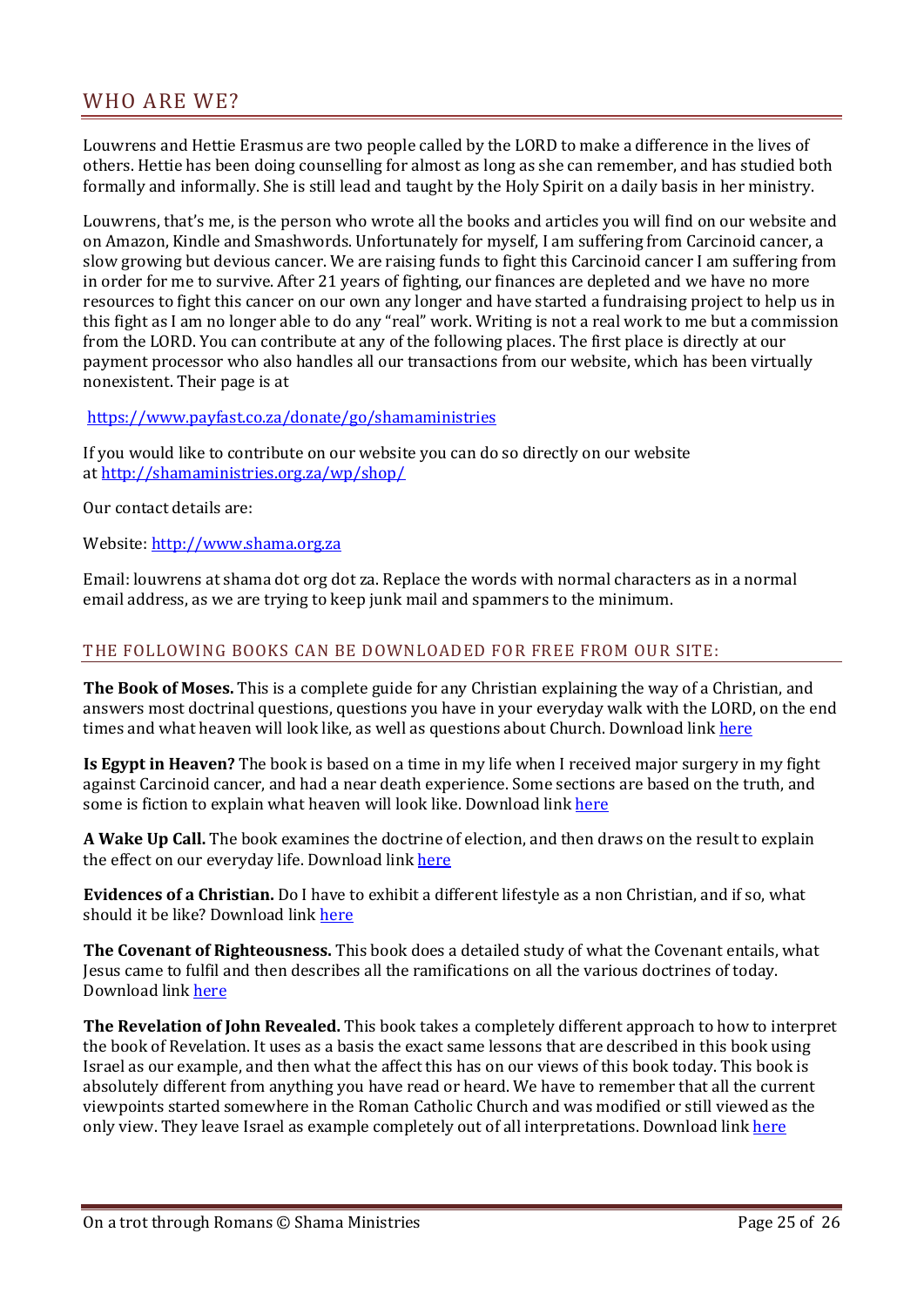**The Olivet Discourse** – A description of the message about what will happen from the time of His death until the time He returns. I also look at how He will separate His sheep from the goats. You can download it from [here.](http://www.shamaministries.org.za/boeke/Matthew%2024%20and%2025.pdf)

**On a trot through Romans** – In this book I tried to publish a non partisan view of how to interpret the Letter to Romans. This does not mean that I do not ignore incorrect interpretations, but I spend a lot of time on those part that both John Calvin and then another part that John Darby spent time on and completely missed the boat. I trust that you will also accept it in this light. You can download the book [here](http://www.shamaministries.org.za/boeke/On%20a%20trot%20through%20Romans.pdf)

**Jews – Church or Nation?** In this short booklet I look at the reference to Israel in the Old Testament to find out if they were seen as a congregation of the LORD's people, or as a nation.There are so many antichrist messages found in the Church today, and I believe that this information will shock you as it shocked me when I looked at the subject. This is also possibly the biggest stepping stone used by the antichrist doctrine of the rapture. You can download it [here](http://www.shamaministries.org.za/boeke/Jews.pdf)

**Books by other writers** that can also be downloaded from this site include a book about the biblical interpretation of dreams and visions. Download link [here.](http://www.shamaministries.org.za/boeke/Dreams%20and%20Visions%20-%20A%20Biblical%20Perspective.pdf) I also have an old windows help file that cover dreams and visions, but can only run on PC's still running Windows 7 or older. The link is [here.](http://www.shamaministries.org.za/boeke/Dreams.hlp) Another book I referred to in some of my writings is The Epistle of Barnabas written by Mark.Download link [here.](http://www.shamaministries.org.za/boeke/THE%20EPISTLE%20OF%20BARNABAS%20-%20Mark.pdf) You will also find a book that I have used as part of our Bible School [here](http://www.shamaministries.org.za/boeke/The%20Shama%20Ministries%20Bible%20Course.pdf)

Other article that you will find on my website are as follows:

- Matthew 24 and 25 The Olivet Discourse and a look at how Jesus described the endtimes
- The Jews and the Book of Acts
- My testimony and why I write
- How do I spread the Gospel of Jesus Christ?
- Escape from Christendom
- Evidences of a Christian
- Wedding day sermon
- Charles Finney Letter 3 conversion
- SETTLERS and the PIONEERS theology
- Who do you preach? The murdered or the murderer? Jesus or John Calvin
- Feeding Sheep or Amusing Goats? Charles Haddon Spurgeon (1834-1892)
- Israelvision or British-Israel World Federation

**DVD's** Some of the books have also been recorded as DVD's. These DVD sets contain most of the information in the book with the same name, but some points are expanded upon and it also includes a section on my life with Carcinoid cancer and the effect on my daily life. These DVD's are available in HD format and can be requested by sending me an email at louwrens at shama dot org dot za. The cost per set is R400 and is sent via speed couriers post office to post office service.

**YouTube** All the DVD's that I recorded of some of these books are also available on my YouTube channel at <https://www.youtube.com/user/LouwErasmus>